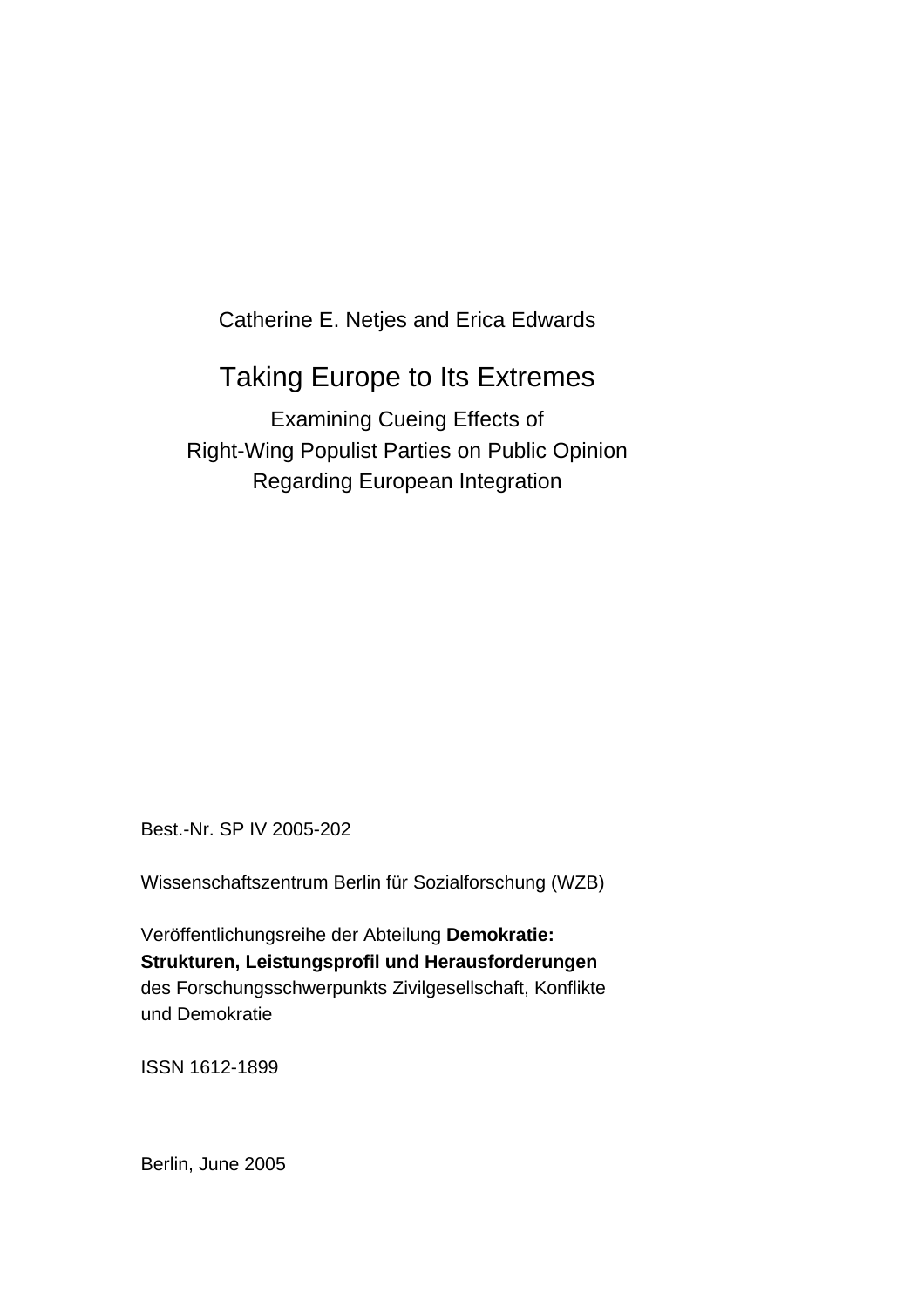*Zitierweise:*

Netjes, Catherine E., and Erica Edwards, 2005:

Taking Europe to Its Extremes. Examining Cueing Effects of Right-Wing Populist Parties on Public Opinion Regarding European Integration. Discussion Paper SP IV 2005-202.

Wissenschaftszentrum Berlin für Sozialforschung (WZB).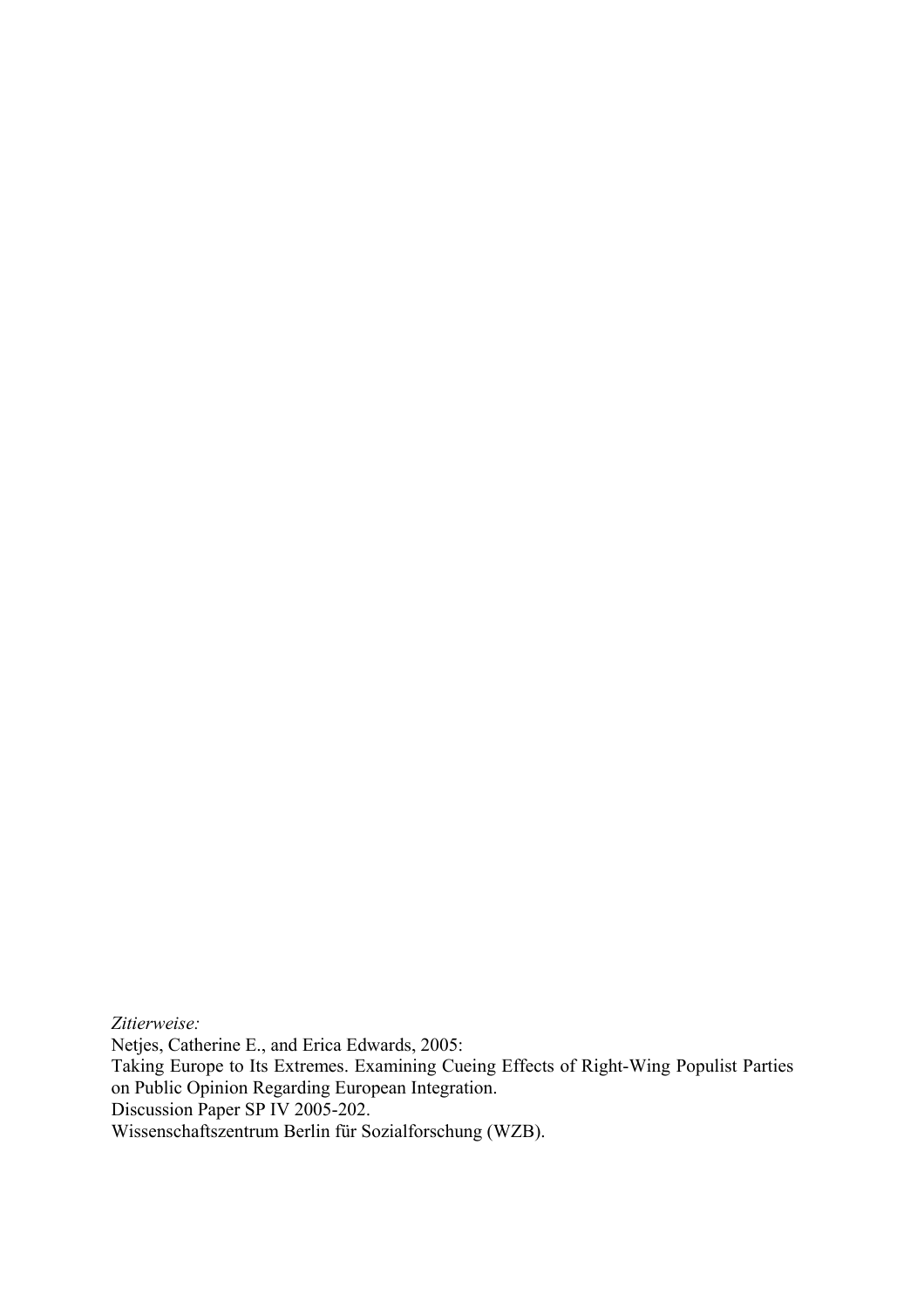### **Abstract**

In this article we examine the role of right-wing parties in framing and mobilizing national identity against European integration. Using a multi-level analysis and combining individual-level and contextual data, we analyze public support for European integration within the Western European member states of the European Union from 1992 to 2002. The empirical analysis shows that national identities are contested and constructed within national contexts and that right-wing populist elites act as influential political cues in this process. Populist political entrepreneurs on the right side of the political spectrum play a decisive role in framing opposition to supranational governance with defense of the national community.

### **Kurzzusammenfassung**

In diesem Papier untersuchen wir die Rolle rechter Parteien bei der Gestaltung nationaler Identität und ihrer Mobilisierung gegen die europäische Integration. Mit Hilfe einer Mehrebenenanalyse und der Kombination von Daten auf der individuellen und der kontextuellen Ebene, analysieren wir die öffentliche Unterstützung für die europäische Integration in den westeuropäischen Mitgliedsstaaten der Europäischen Union von 1992 bis 2002. Die empirische Untersuchung zeigt, dass nationale Identitäten im nationalen Kontext ausgefochten und herausgebildet werden und dass rechte populistische Eliten in diesem Prozess als einflussreiche politische Signalgeber fungieren. Populistische politische Entrepreneurs auf der rechten Seite des politischen Spektrums spielen eine entscheidende Rolle bei der Herausbildung einer Opposition zur supranationalen Regierung im Namen der Verteidigung der nationalen Gemeinschaft.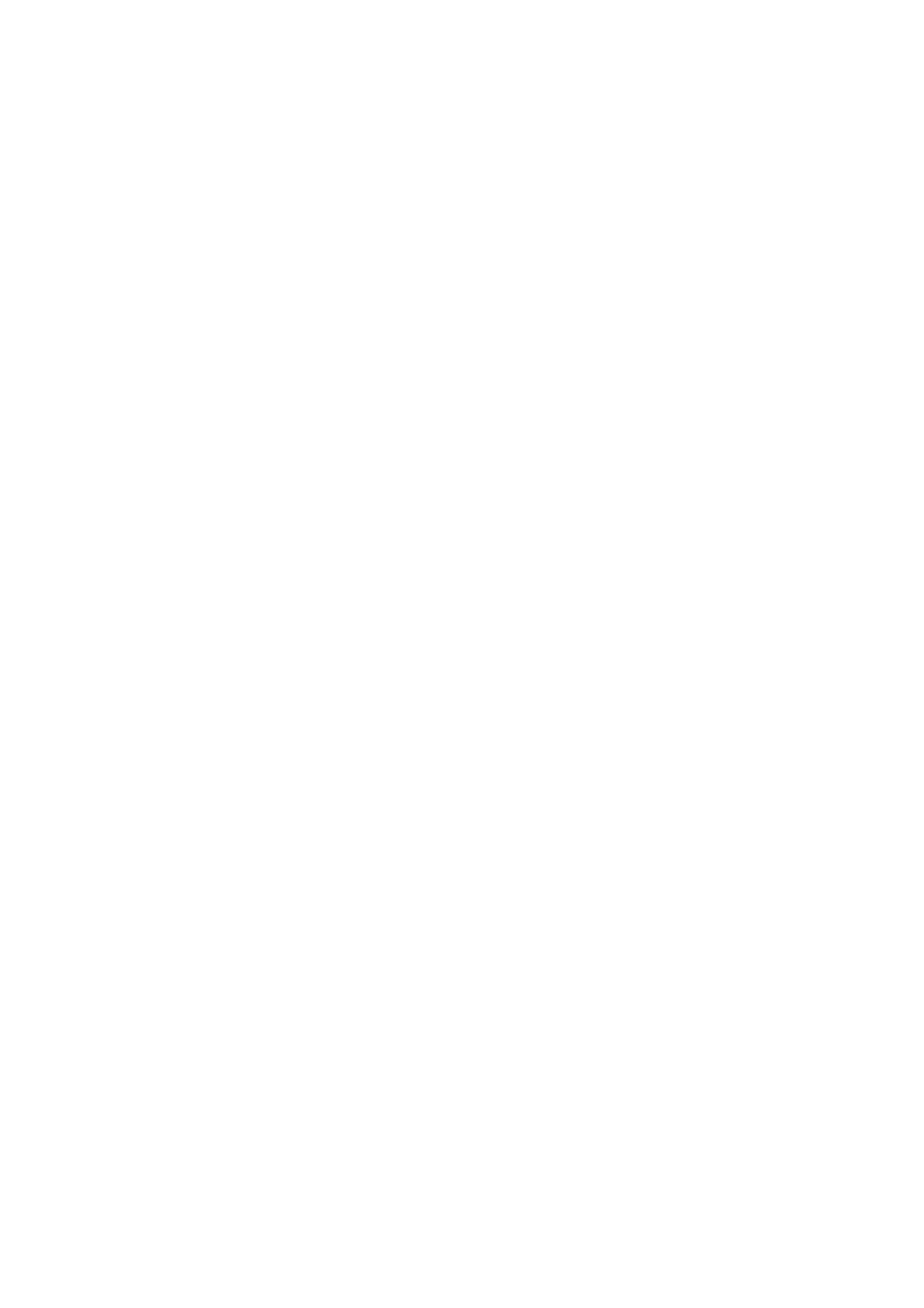### *Catherine E. Netjes and Erica Edwards*

### **Taking Europe to Its Extremes Examining Cueing Effects of Right-Wing Populist Parties on Public Opinion Regarding European Integration**

With the creation of the European Monetary Union (EMU), the introduction of a single currency, the vast expansion of policy areas to the jurisdiction in Brussels, and the enlargement of the European Union (EU), the speed of the European project has gained full momentum. However, as the EU encroaches more and more on the everyday lives of its citizens, the integration process itself has become highly contested (Steenbergen and Marks 2004: 1). Public support for European integration has been in decline since 1992 (Anderson and Kaltenthaler 1996; Eichenberg and Dalton 2003). The referenda outcomes in Denmark, Ireland, and more recently Sweden, the low turnout in the elections to the European Parliament, as well as mounting levels of support for EU-skeptical parties in several national elections show the contemporary shift away from support for European integration.

How can we explain this recent rise in Euroskepticism? Variation in public opinion regarding the European integration process has been studied extensively using a variety of explanatory concepts and a range of statistical techniques. Four dominant perspectives have evolved: the utilitarian, the domestic politics, the partisan cueing, and national identity approaches. This article takes off from the latter viewpoint and develops the national identity approach further by amending three central deficiencies underlying the work thus far. First, none of the studies within the national identity perspective employs a longitudinal and dynamic approach to EU support. Second, studies within the national identity framework fail to account for the politicization of these identity considerations by political elites in the context of further European integration. Finally, the empirical examination of the national identity perspective fails to account for the multilevel or hierarchical structure of EU support data[.1](#page-4-0) Steenbergen and Jones (2002: 233-235) have demonstrated the severe implications of ignoring multilevel data structure when examining EU support.

These deficits in the work on national identity and EU support are especially worrisome, as public opinion attitudes should be understood as dynamic rather than static. From this viewpoint—most strongly proposed in the work of Zaller (1992)—attitudes are not fixed

<span id="page-4-0"></span><sup>1</sup> The one exception may be the study by Hooghe and Marks (forthcoming), which account for causal heterogeneity by using a multilevel analysis.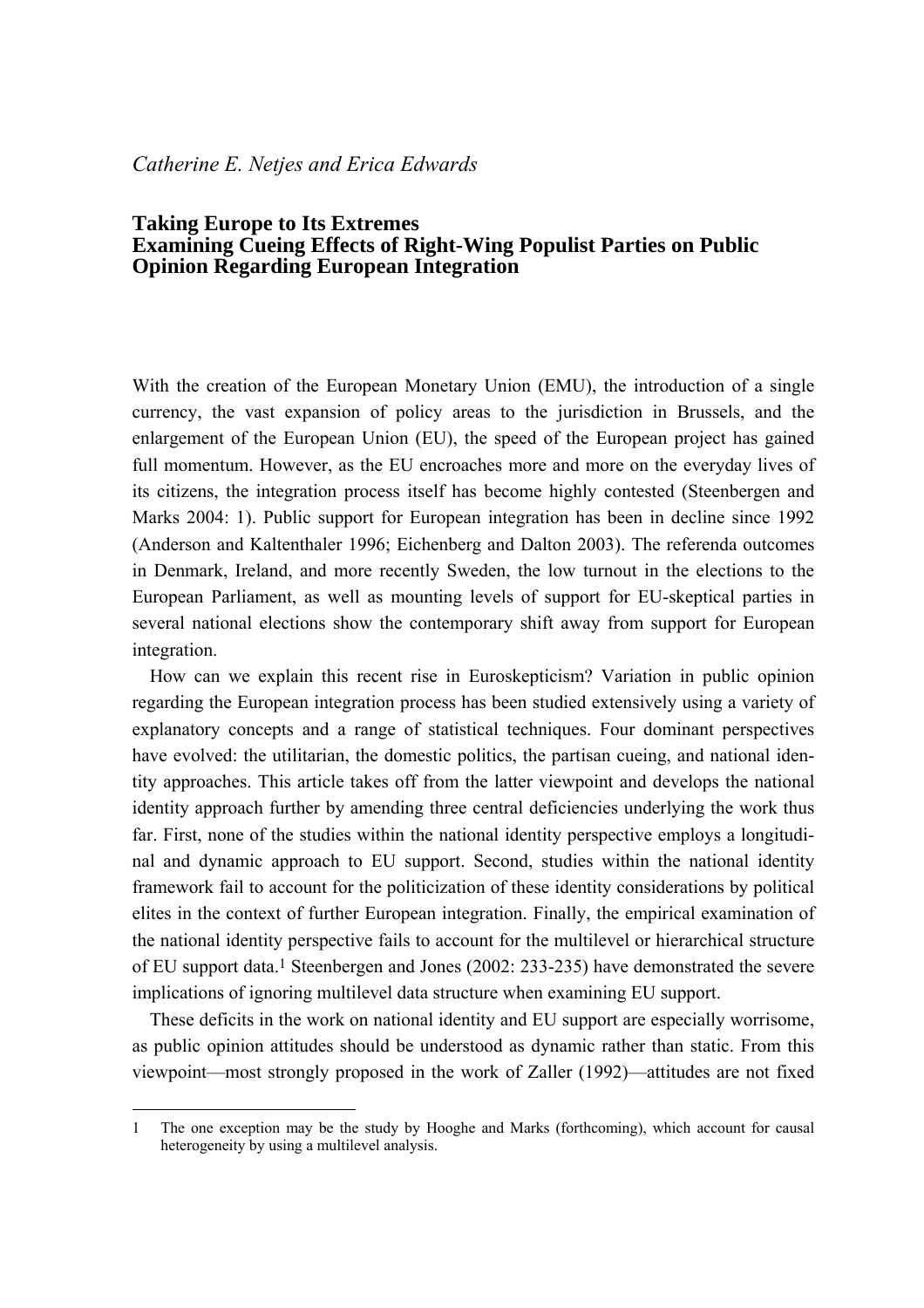but rather dynamic, and respondents may exhibit conflicting attitudes simultaneously. Hence, expressed attitudes will differ across time and circumstance (Zaller 1992; Feldman and Zaller 1992). In this context, cueing effects of political elites become increasingly important. While framing effects may seem "[…] anomalies from the fixed position framework, [they] are logically necessary for the [dynamic] Zaller conception; they explain, when many considerations are possible, which are actually drawn" (Stimson 1995: 183).

In this article, we set out to amend the shortfalls within the national identity perspective on public opinion towards European integration by employing a longitudinal, multilevel, and framing perspective. The analysis explores public opinion towards European integration within fifteen Western European member states of the EU from 1992 to 2002[.2](#page-5-0) Moreover, we account for the hierarchical structure of the data by using a multi-level analysis that combines individual-level Eurobarometer data with contextual data. Finally, we inspect the conditions under which national identity considerations may lead to a rise in Euroskepticism and specifically focus on the role of populist right-wing parties in cueing national identity against European integration.

This article is structured as follows: First, we describe the development of EU support in the decade under investigation. In the second step, we provide an overview of the different theories explaining EU support. Third, we theorize with regard to the cueing effects of political elites on public opinion and focus specifically on the mediating role of right-wing populist parties. In the fourth section, we present our hypotheses and the operationalization of our main theoretical constructs. Fifth, we present the empirical analysis of the role of right-wing populist parties in framing national identity against support for European integration. Finally, we conclude by discussing the implications of our findings.

### **Theories Explaining Public Support for European Integration**

Since the establishment of the Single European Act (SEA) and the Treaties of Maastricht and Amsterdam, the EU "[…] has been transformed into a multilevel polity in which European issues have become important not only for national governments, but also for citizens, political parties, interest groups, and social movements" (Steenbergen and Marks 2004: 1). With this qualitative and quantitative shift in the nature of the EU, the integration process itself has become contested. As European integration moves from a dominantly economic to a more political process, citizens may fear that the essence of territorial identity is threatened by the further politicization of integration in Europe. These uncertainties

<span id="page-5-0"></span><sup>2</sup> Luxembourg is not included in the analysis.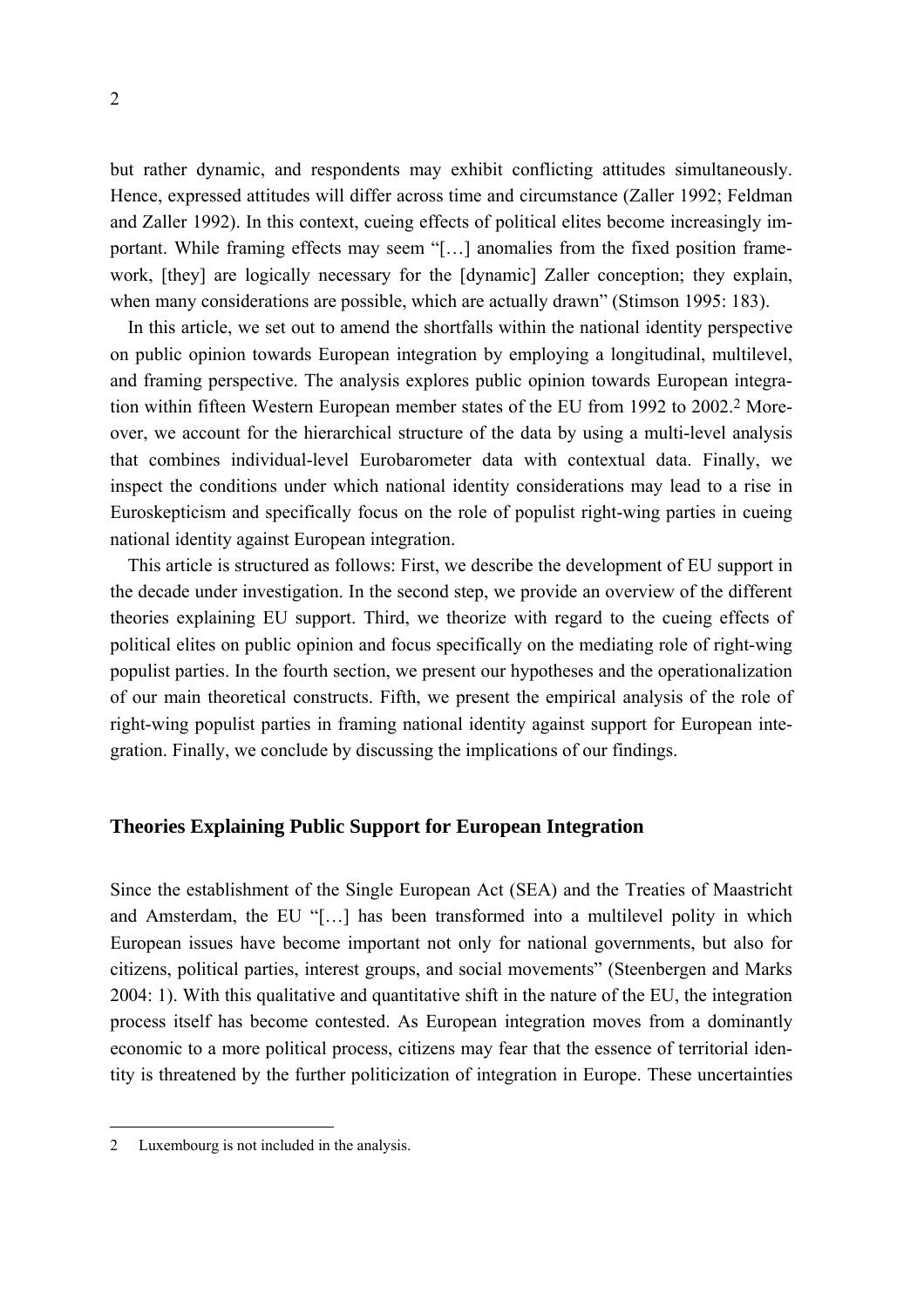about the nature and possible consequences of European integration are reflected in citizens' attitudes towards the integration process. Recently, most EU member states have witnessed a sizable drop in public support for European integration.

Table 1 displays the change of support for European integration in the fifteen EU member states between 1992 and 2002.<sup>3</sup> The table below shows that change in support for European integration is not equally distributed among these fifteen member states. The largest drops in EU support are found in the United Kingdom, the Netherlands, and France, where EU support decreased by more than 10 percent. This finding is surprising as two of these countries were among the six founding members of the European Coal and Steel Community (ECSC) established in 1951. Indeed with the exception of Luxembourg, all of the founding members (i.e., France, Belgium, Germany, Italy, and the Netherlands) have witnessed a drop in support for European integration. While EU support has declined on average by 7.7 percent throughout the EU-15, five countries—Austria, Luxembourg, Finland, Ireland, and Spain—experienced a rise in support since 1992. Interestingly, two out of these five countries (Finland and Austria) joined the EU in the decade under investigation and hence may still be in the so-called "honeymoon-period."

An extensive literature has evolved to explain public support for European integration. Though more than one hundred articles have been written on this specific topic, no scholarly consensus has yet to be reached. Theories explaining public support for European integration can generally be grouped into explanations based on utilitarian self-interest or macro-economic performance, domestic politics, partisan cues, and national identity. The utilitarian theory relies on self-interested or macro explanations of political attitudes and suggests that citizens are more likely to support integration if it results in a net benefit to the national economy or to their own pocketbook (Eichenberg and Dalton 1993; Gabel 1998a; Gabel and Palmer 1995; Anderson and Reichert 1995).

According to the domestic politics argument, citizens are generally uninformed about European integration and therefore lack the sophistication to act in their self-interest (Anderson 1998). Rather than self-interest, citizens may rely on assessments about their own political system, political parties, and government when forming opinions about integration, i.e., support for European integration is nested in domestic politics. From this perspective, support for the EU can be interpreted as a referendum on the national political system, the incumbent government, or established national political parties.

<span id="page-6-0"></span><sup>3</sup> Support for European integration is measured through the following Eurobarometer question: "Generally speaking do you think (your country's) membership in the Union is a good thing, a bad thing, or neither good or bad?" The values reported are the relative percentages of respondents replying that their country's membership in the EU is a "good thing."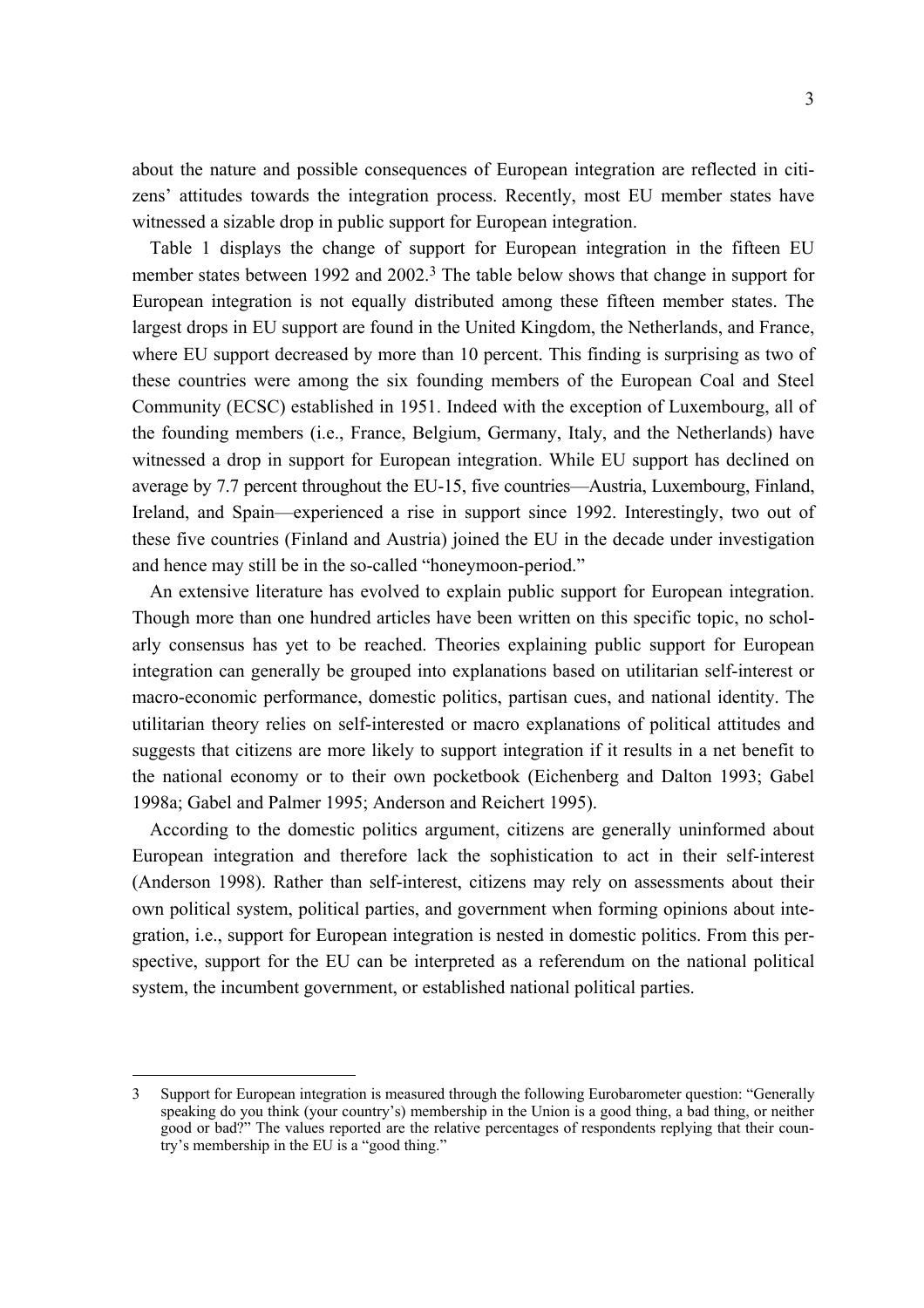|                | Level of Support of<br>European Integration<br>1992 | Level of Support of<br>European Integration<br>2002 | $\Delta$ in Support of European<br>Integration<br>1992-2002 |
|----------------|-----------------------------------------------------|-----------------------------------------------------|-------------------------------------------------------------|
| EU-15 average  | 67.4                                                | 59.7                                                | $-7.7$                                                      |
| United Kingdom | 51.0                                                | 38.0                                                | $-13.0$                                                     |
| Netherlands    | 86.6                                                | 75.9                                                | $-10.7$                                                     |
| France         | 59.3                                                | 49.1                                                | $-10.2$                                                     |
| Greece         | 76.5                                                | 66.5                                                | $-10.0$                                                     |
| Germany        | 63.5                                                | 56.1                                                | $-7.4$                                                      |
| Portugal       | 71.1                                                | 66.2                                                | $-4.9$                                                      |
| Italy          | 76.9                                                | 73.1                                                | $-3.8$                                                      |
| Belgium        | 66.3                                                | 62.6                                                | $-3.7$                                                      |
| Denmark        | 64.5                                                | 61.5                                                | $-3.0$                                                      |
| Sweden*        | 41.0                                                | 39.3                                                | $-1.7$                                                      |
| Austria*       | 37.5                                                | 39.7                                                | $+2.2$                                                      |
| Luxembourg     | 79.1                                                | 83.1                                                | $+4.0$                                                      |
| Finland*       | 35.4                                                | 41.2                                                | $+5.8$                                                      |
| Ireland        | 76.4                                                | 82.9                                                | $+6.5$                                                      |
| Spain          | 63.5                                                | 70.5                                                | $+7.0$                                                      |

*Table 1:* Country Differences in Change in Support of European Integration, 1992-2002

\* The changes in support for European integration summarized in this table display the changes in the several member states between 1992 and 2002, except for three countries, in which the changes documented correspond to different time-periods: Finland, 1993-2002, and Sweden and Austria, 1994 and 2002.

Following a similar logic, a number of scholars have suggested that opinions about European integration are largely driven by elites (Janssen 1991; Franklin, Marsh, and McLaren 1994; Wessels 1995; Steenbergen and Jones 2002; Ray 2003). Research has shown that the human capacity for calculation is far more limited than utilitarian models presume (Chong 2000; Kinder 1998). Cues presented by political elites provide citizens with cognitive short-cuts that help them decide what is in their interest. In the case of support for European integration, studies focus on the effects of partisan cueing, hypothesizing that parties' stances on European integration are used by party supporters to inform their own position. Empirical studies have indeed found evidence that party supporters adapt their opinions to those of their party (Franklin, Marsh, and McLaren 1994; Steenbergen and Jones 2002; Ray 2003).

The final explanation of EU support highlights national identity as a decisive force shaping support for European integration (Carey and Lebo 2000; Carey 2002; McLaren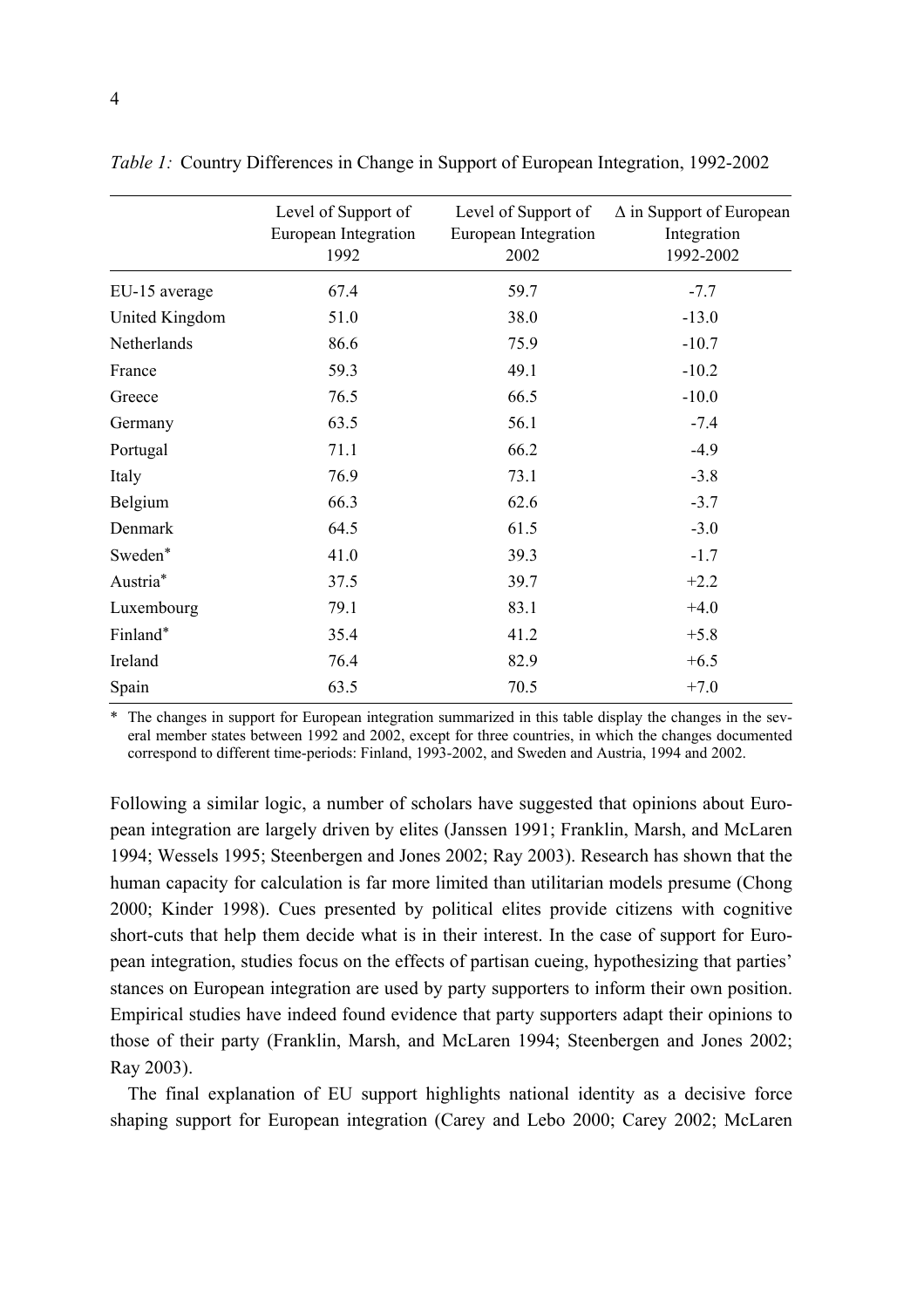2002; Hooghe and Marks forthcoming). Carey and Lebo (2000) show that declining levels of support can be explained by an increase in feelings of national identity. The authors argue that "[t]his increase in nationalism is negatively related to support for the European project because of the conflicts over sovereignty that developed in this era, such as the creation of a single European currency, the European Central Bank, and the increased primacy of European law" (Carey and Lebo 2000: 3). McLaren also shows that "[a]ntipathy toward the EU is not just about cost/benefit calculations […] but about fear of, or hostility toward, other cultures" (2002: 533).

Of the theories elaborated above, explanations focusing on utilitarian self-interest or macroeconomic performance dominate the literature. This cost/benefit approach hypothesizes that as the material gains of a country increase, through market and trade liberalization throughout the EU, citizens' support for European integration increases. This hypothesis has been tested at the micro- as well as macro-levels. At the micro-level, Gabel (1998b) shows that those who directly benefit from these economic gains, for example the highly educated or farmers, exhibit higher levels of support. Eichenberg and Dalton (1993) have demonstrated the relevance of national macroeconomic performance on approval to European integration and found macroeconomic variables, such as GDP, to be positively related to support for the EU. However, a more recent study by Eichenberg and Dalton (2003: 19) shows that macroeconomic performance no longer explains EU support after the Maastricht Treaty. The relationship between support and annual percentage change in GDP or inflation is no longer significant. The authors conclude that "[t]he contrast in the preand post-Maastricht periods indicates that as citizens became aware of the implications of the EMU and the EU's changing policy role, their calculus for support changed" (Eichenberg and Dalton 2003: 19).

This article builds on the expectation put forward by Eichenberg and Dalton (2003: 19) regarding a possible change in the nature of support among EU citizens. We argue that following the shift in the process of European integration from a mostly economic to a more political project, the criteria for evaluating the EU include economic as well as symbolic political considerations (see also Carey 2002: 390). These symbolic considerations refer to feelings of national identity. The national identity perspective draws on the psychology of group membership to consider how national identity influences support for European integration. The core contribution of the national identity approach to the EU opinion literature is demonstrating that group loyalty affects support for European integration and that a citizen is not merely a *homo economicus*. "Humans evolved an emotional capacity for group loyalty long before the development of rational faculties. These loyalties can be extremely powerful in shaping views towards political objects" (Hooghe and Marks forthcoming: 5).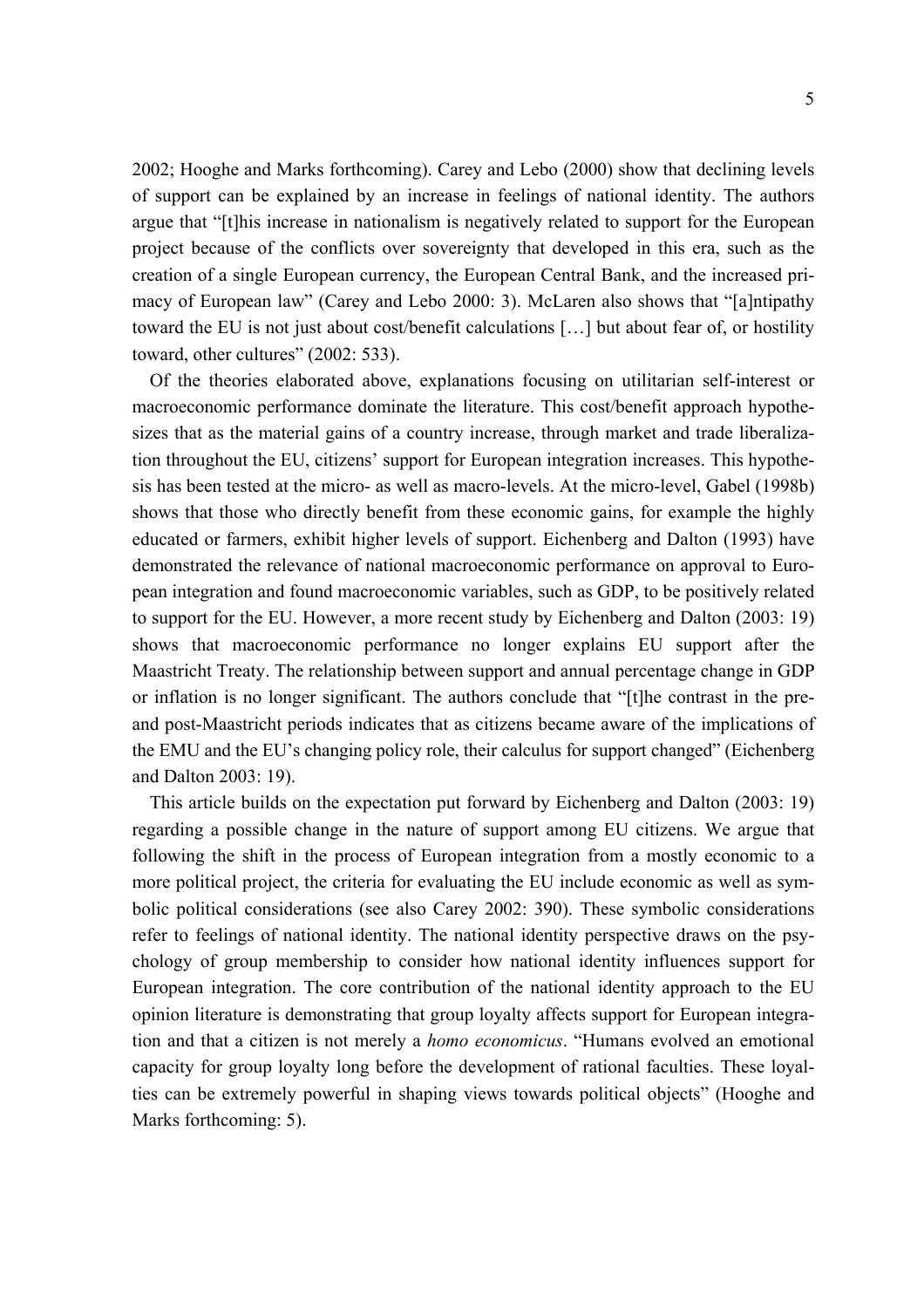The research thus far has found conflicting results regarding the influence of national identity on support for European integration. Whereas some studies argue that regional or national identities are consistent with European identity and support for European integration (Marks 1999; Haesly 2001), others have shown that national attachment combined with national pride have a significant negative effect on EU support (Carey 2002). In this article, we shed light on the impact of national identity on support for European integration by examining the relationship across time and space. In order to examine this relationship empirically, it is important to understand the concept of national identity and its possible effect on support for European integration.

We understand national identity as "[...] a sense of community" that "[...] consists of the feeling of belonging together as a group which, because it shares a political structure, also shares a political fate" (Easton 1965: 185). National identity thus refers to a sense of collective community which distinguishes a particular community from another. National identity implies a feeling of us against others. Moreover, the definition of national identity posed here points to the fact that national identity must be understood in relation to the political structure. This idea is of great relevance in the context of the EU, as it raises the question if the EU as a polity can form an object of identification. European integration can be seen as a process of multilevel governance, in which supranational, national, and subnational political institutions and elites share control over policy making (Hooghe and Marks 2001: 1-10). From a multilevel governance perspective, the EU can be considered as a polity or regime that "overarches" national communities and as such can be the object of identification. While some people may identify solely with one level of governance, i.e., their nation-state, others may feel they owe allegiance to several levels of governance, their nation-state as well as the EU for example.

Against this backdrop, we need to distinguish between two types of national identity. As Hooghe and Marks (forthcoming) note, it is important to judge the extent to which national identity is exclusive or inclusive. Individuals with an inclusive national identity have multiple identities, which may include regional, national, and European identities. Individuals who conceive of their national identity as exclusive, however, identify only with the national level of governance and may therefore consider multilevel governance a threat. Thus, exclusive national identity can be expected to form an obstacle to support for European integration, as individuals adhering to exclusive national identity view the nationstate as the level of political organization to which they owe allegiance.

It is important to point out that although national identities are shaped through socialization, they are contested within national contexts. In this respect, research on the origins of national identity highlights the socialization aspect of identity and the importance of myths, symbols, and traditions in the development of "imagined communities" (Anderson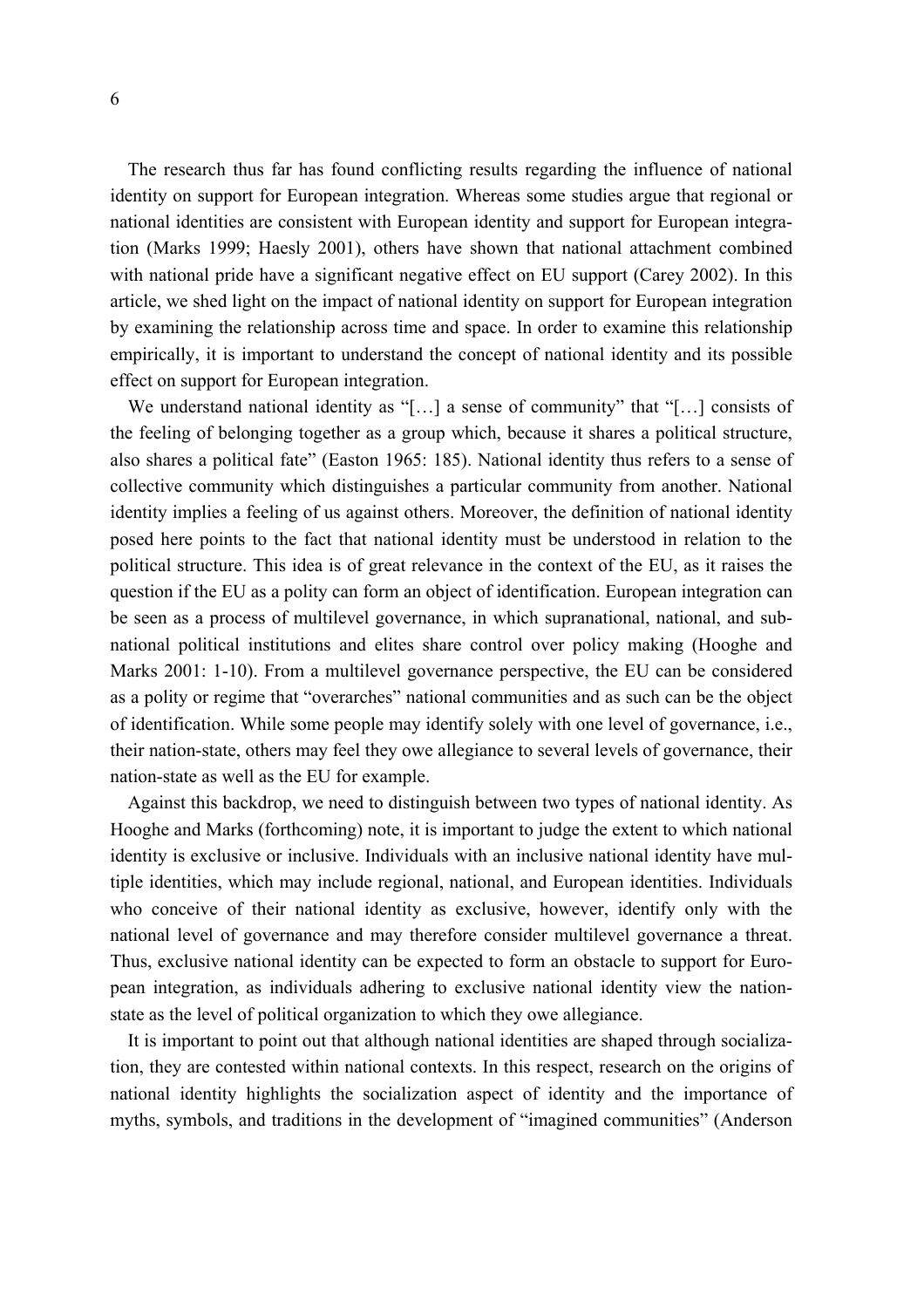1992: 5-6). However, national identity is also seen to be subject to *re*invention or *re*intepretation over time (Smith 1991). This idea implies that feelings of national identity are not necessarily stable, but may vary over time, as they are subject to processes of societal conflict and political contestation. Figure 1 shows the variation in national identity across time within the EU-15. National identity is measured using the following Eurobarometer question: "*In the near future, do you see yourself as (1) [nationality] only, (2) [nationality] and European, (3) European and [nationality], or (4) European only?"* The values in the figure represent the percentage of respondents that see themselves as being of their respective nationality only and do not identify themselves as European.



*Figure 1:* Feelings of National Identity across Time, 1992-2002

The figure above demonstrates that feelings of national identity indeed fluctuate over time, varying between 30 and 50 percent on average within the EU-15 in the time-period from 1992 to 2002. The figure also shows national identity levels in the United Kingdom and Luxembourg. In the latter country, feelings of national identity are significantly lower than the EU average (0.5 standard deviations below the EU-15 mean), fluctuating mainly between the 20 and 30 percent. In contrast, feelings of national identity among British citizens are almost one standard deviation above the average mean level within the EU-15. Here, the percentages vary between 50 and 70 percent. In all, the figure supports the idea of possible reinterpretations of national identities over time within national contexts. In the next section, we consider to the cueing effects of right-wing populist parties in this respect.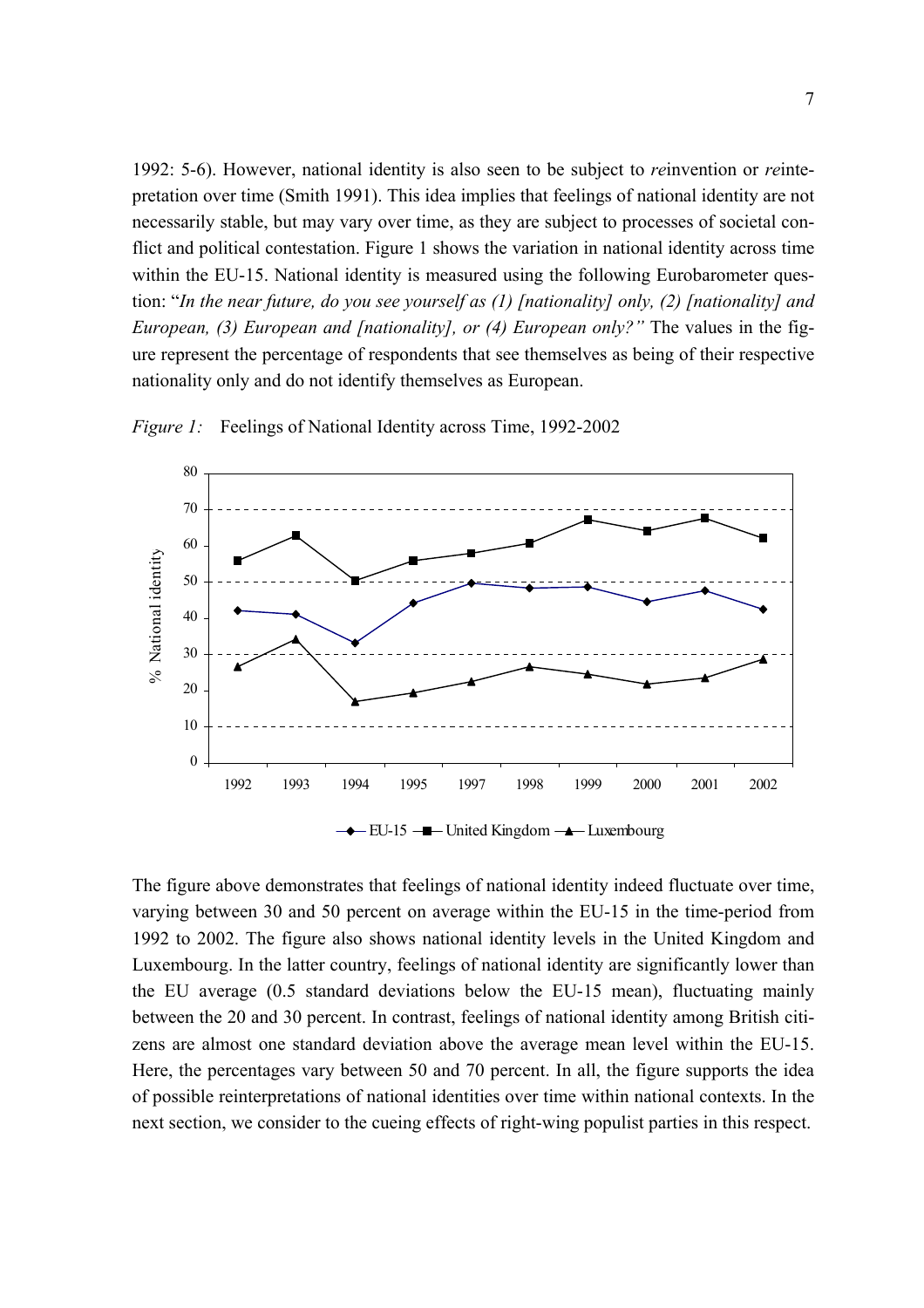### **Conceptualizing the Cueing Effects of Right-Wing Populist Parties**

The idea that public opinion is fundamentally top-down and elite-driven is virtually an orthodoxy among political scientists. In the words of V. O. Key, "[t]he voice of the people is but an echo" (1966: 2). Research has shown that citizens are often ill-informed and exhibit low levels of political knowledge about foreign policy and international politics, including EU matters (Bennet 1996; Holsti 1992; Janssen 1991). Hence, political elites provide citizens with cognitive short-cuts that help them decide what is in their interest (Zaller 1992; Page and Shapiro 1992). By taking a stance on a particular issue, elites attempt to persuade citizens to adopt like-minded positions (Popkin 1991; Zaller 1992; Lupia and McCubbins 1998). The support cited above stems from the study American public opinion; however, we also find evidence for a top-down perspective in the context of Europe. There is an expansive body of scholarship within the EU support literature suggesting that political elites shape public attitudes toward European integration (Franklin, Marsh, and McLaren 1994; Wessels 1995; Steenbergen and Jones 2002; Ray 2003). Looking to the research on public opinion and mass behavior, we find strong support for elite cueing on integration issues. Wessels, for example, analyzes the direction of influence between the parties and their electorates and finds that "parties are able to mobilize their supporters, bringing them closer to the party, whether for or against the EC" (1995: 161). In his test of various theories of support for integration, Gabel (1998a) demonstrates that class partisanship and incumbent support are important influences on electorate opinions.

Research on referenda campaigns has also produced support for a top-down connection. Work by Franklin and his colleagues on the ratification of the Maastricht Treaty demonstrates that voting behavior in the referenda was linked to support for incumbency parties (Franklin, Marsh, and McLaren 1994; Franklin, Marsh, and Wlezien 1994; Franklin, van der Eijk, and Marsh 1995). Similarly, more recent work by Hug and Sciarini (2000) on all EU referenda shows that support for incumbency parties is an important influence on EU support. Against this backdrop, we adopt a top-down perspective on public opinion on European integration[.4](#page-11-0) This perspective is especially relevant in the context of EU support since citizens show low levels of political interest and knowledge on EU matters, especially when compared to the national context (Niedermayer and Sinnott 1995). Hence, it seems reasonable to expect EU citizens to be responsive to cueing by political party elites when forming their opinions about European integration.

<span id="page-11-0"></span><sup>4</sup> Note that authors have criticized this top-down approach and demonstrated a bottom-up connection between public and party preferences regarding the EU (see Carrubba 2001). Although we are aware of the debate with regard to the top-down or bottom-up nature of public opinion concerning the EU, in this article we nonetheless adopt an elite driven model on the basis of the extensive evidence from work on European and American public opinion.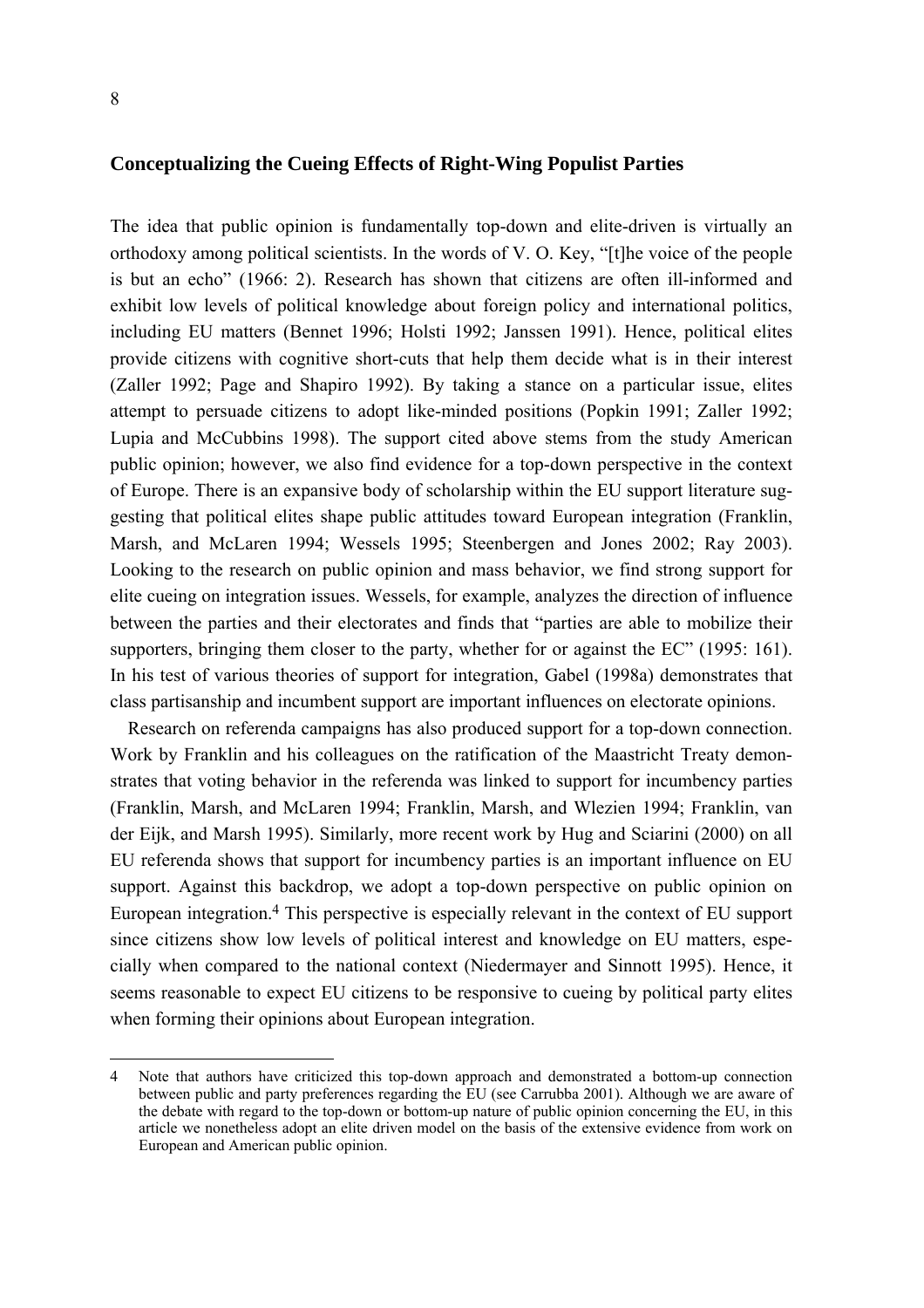Whereas the studies on elite cueing effects on EU public opinion thus far focus on the correspondence between parties' opinions regarding the EU and the opinions their respective party supporters, our aim here is slightly different. We do not restrict the cueing effect of right-wing populist parties only to party supporters as most of the elite cueing models propose. Rather, we argue that right-wing populist parties frame the European integration process in nationalist terms and hence mobilize feelings of national identity against the EU regardless of whether citizens would support these parties in a specific election. Recall that figure 1 demonstrated that feelings of national identity fluctuated extensively from 1992 to 2002. Hence, it seems reasonable to assume that a significant number of citizens may be affected by the mobilization of right-wing populist parties. Table 2 presents an overview of the parties included in the analysis. The table shows that nine out of the fifteen Western European EU member states had a Euroskeptical right-wing populist party in the time-span of this analysis[.5](#page-12-0) The vote share of right-wing populist parties in Austria, Belgium, Denmark, France, Italy, the Netherlands, and Sweden between 1992 and 2002 never surpassed 20 percent of the eligible voting population.

Every party included in the table above opposes European integration. These parties all received at least 1.5 percentage of the vote in parliamentary elections held in the EU-15 between 1992 and 2002 or obtained at least one seat in parliament during this same period. We expect these right-wing populist parties to tap into feelings of nationalism to reject further integration and to defend the nation against control from Brussels. Hooghe, Marks, and Wilson (2002) point out that such parties have formed the largest reservoir of Euroskepticism across the EU since 1996.

A prime example of a party mobilizing national identity agianst European integration is the Danish People's Party. This party views the EU mainly as a threat to Danish identity, values, and sovereignty. For example, they voiced their opposition to the Amsterdam Treaty in the 1998 campaign with the slogan "vote Danish, vote no."[6](#page-12-1) Their party program for the 2001 general election was entitled "Denmark for the Danes" and portrayed a clear anti-immigration and anti-EU sentiment.[7](#page-12-2) Similarly, in the wake of the upcoming referen-

<span id="page-12-0"></span><sup>5</sup> The term right-wing populist parties may be misleading in some respects, as the populist parties presented in table 2 may be right-wing on some policy areas but may also include left-wing issue positions in their party programs. A good example of such a party is the Danish People's Party. Whereas the party clearly has anti-immigration and xenophobic programmatic elements, it is also highly supportive of welfare state provisions in Denmark, i.e., incorporates left-wing issue positions. However, in this analysis we focus on the mobilizing of exclusive national identity of these parties against European integration, so the anti-immigration, xenophobic, and anti- or EU-skeptical character of these parties is of main relevance to us. Therefore, we characterize these parties as right-wing populist parties. Notwithstanding, we realize that the programmatics of the parties summed up in table 2 cover an array of different policy positions.

<span id="page-12-1"></span><sup>6</sup> See article *Past 'No' haunts EU referendum* in the Copenhagen Post under www.cphpost.dk/get/ 55301.htm.

<span id="page-12-2"></span><sup>7</sup> http://www.danskfolkeparti.dk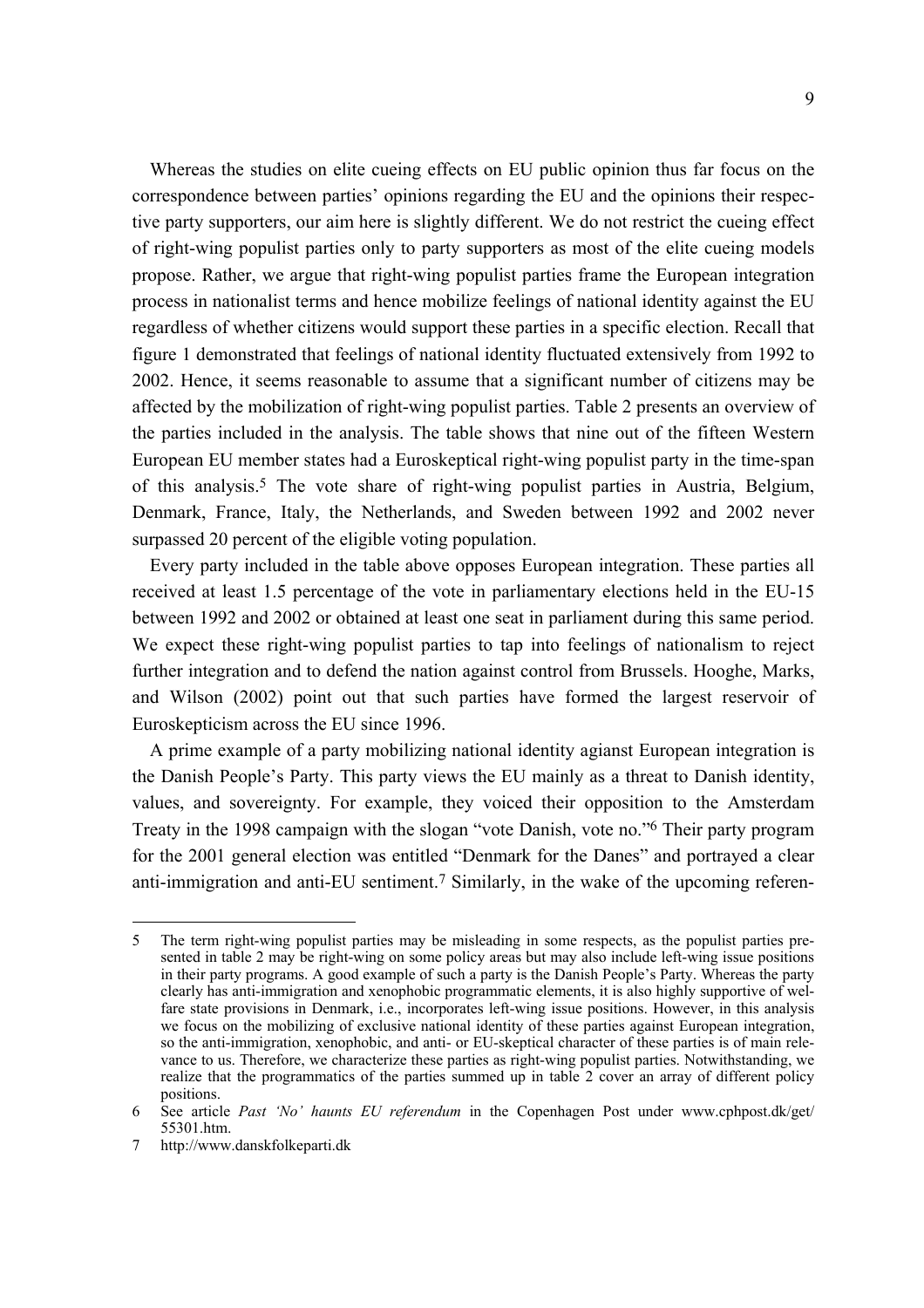dum on the Constitutional Treaty on June 1, 2005, Dutch political entrepreneurs in the nocamp are attempting to utilize fears with regard to the possible accession of Turkey to the EU[.8](#page-13-0) 

|                    | <b>Right-Wing Populist Party</b>                                                    |                                                                       |
|--------------------|-------------------------------------------------------------------------------------|-----------------------------------------------------------------------|
| Austria            | Freiheitliche Partei Österreichs                                                    | Freedom Party of Austria                                              |
| Belgium            | Vlaams Blok<br><b>Front National</b>                                                | Flemish Block<br><b>National Front</b>                                |
| Denmark            | Fremskridtspartiet<br>Dansk Folkepartis                                             | Progress Party<br>Danish Peoples' Party                               |
| France             | <b>Front National</b><br>Mouvement pour la France<br>Mouvement national républicain | National Front<br>Movement for France<br>National Republican Movement |
| Germany            | Die Republikaner<br>Deutsche Volksunion                                             | Republican Party<br>German Peoples' Union                             |
| Italy              | Allianza Nationale<br>Movimento Sociale Italiano - Destra Nazionale                 | National Alliance<br>Italian Social Movement                          |
| <b>Netherlands</b> | Centrum Democraten<br>Lijst Pim Fortuyn                                             | <b>Center Democrats</b><br>List Pim Fortuyn                           |
| Sweden             | Ny Demokrati                                                                        | New Democracy                                                         |
| United Kingdom     | <b>British National Party</b><br>United Kingdom Independence Party                  |                                                                       |

*Table 2:* Right-Wing Populist Parties in the EU, 1992-2002

*Note:* All parties included here 1) received at least 1.5 percent of the vote in a parliamentary election between 1992 and 2002 or 2) obtained at least one parliamentary seat between 1992 and 2002.

In all, we argue that national identities are constructed within national contexts and that the cueing of political elites is influential in this process. We expect right-wing populist parties to take on a key role in mobilizing national identity, as these parties frame opposition to supranational governance with defense of the national community (Hooghe and Marks forthcoming). Hence, these parties provide citizens with negative cues regarding European integration. The explanation of public support for European integration presented in this article combines elements of the elite-cueing and national identity perspectives on EU support. Moreover, we also control for the utlitarian approach in the empirical analysis.

<span id="page-13-0"></span><sup>8</sup> See the website of the Groep Geert Wilders under [www.geertwilders.nl](http://www.geertwilders.nl/) for a prime example of this strategy.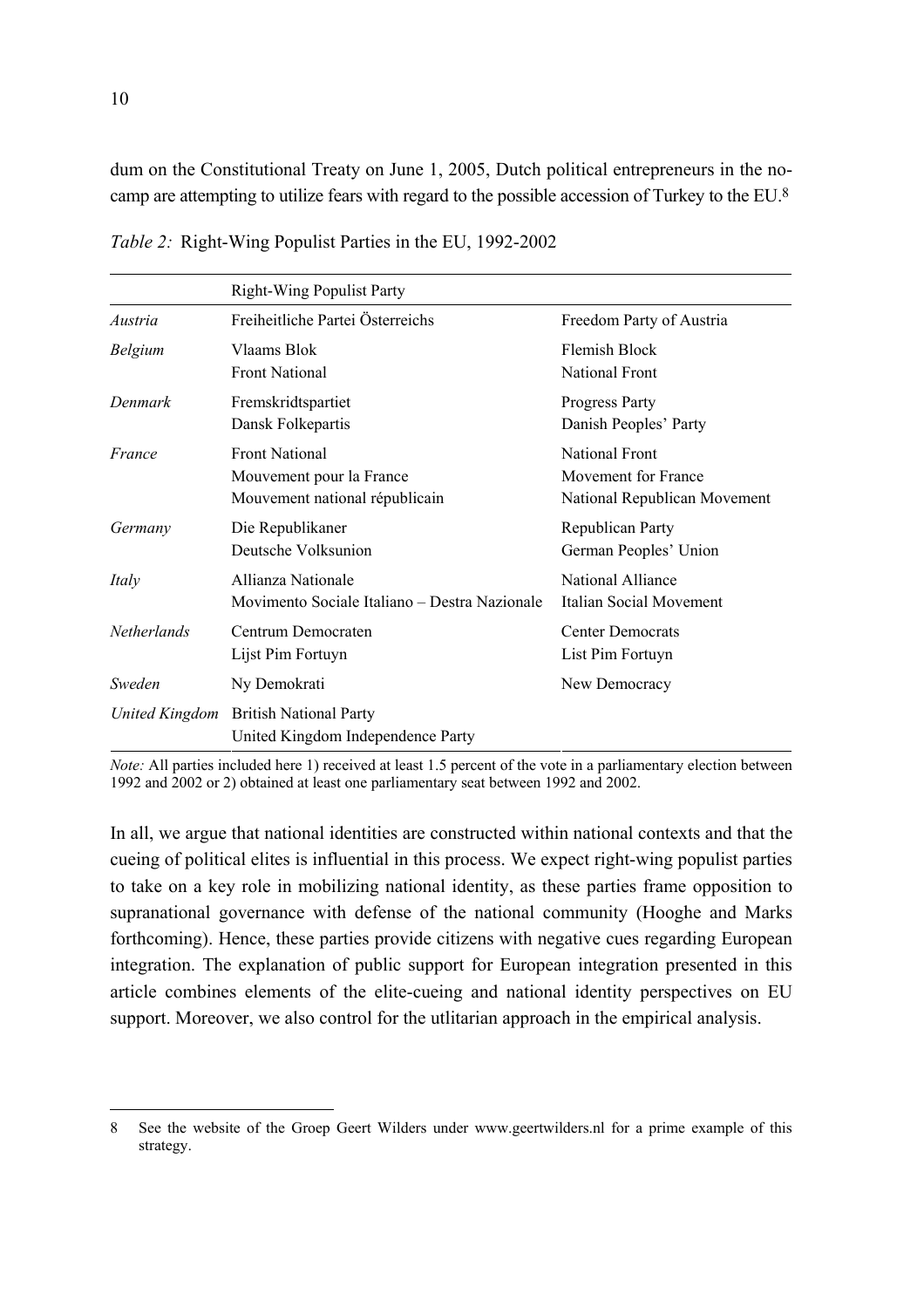### **Hypotheses and Operationalization**

 $\overline{a}$ 

In order to examine the role of right-wing populist parties in framing national identity against the EU, we analyze public support for European integration within the fourteen Western European member states using a multilevel analysis, which allows us to combine both individual-level as well as contextual data. In this section, we define the key theoretical factors influencing EU support, focusing on the following two main hypotheses:

- *H1: Exclusive national identity is negatively related to support for European integration.*
- *H2: There is an interaction effect between national identity and the presence of a rightwing populist party, which is in turn negatively related to support for European integration.*

The post-Maastricht transition to the EMU and particularly its convergence criteria has brought the EU further into the political realm. Against this backdrop, we expect that national identity has become an important element in explaining EU support. As the nature of European integration has changed over time, supranational governance may increasingly be perceived as a threat to national traditions. We therefore expect exclusive national identity (*Exclusive National Identity*) to be negatively related to EU support (see H1). Moreover, national identities can be expected to become contested and constructed within national contexts; accordingly, we hypothesize an interaction effect between exclusive national identity and the presence of a right-wing populist party (*RWPP \* Exclusive National Identity*).<sup>9</sup> Our expectation is that this interaction effect is negatively related to support for European integration (see H2). Right-wing populist parties are expected to play a decisive role in mobilizing exclusive national identity against European integration. These parties tap nationalism to reject further control from Brussels and thus provide citizens with negative cues regarding European integration.

As highlighted earlier, the dominant perspective on support for European integration focuses on utilitarian self-interest or macro-economic performance. Acknowledging the centrality of this perspective and in light of Eichenberg and Dalton's (2003) recent study suggesting that macroeconomic importance may have a waning impact on EU support in a post-Maastricht world, we include a number of variables that tap the effect of utilitarian self-interest and national economic performance in our analysis. At the individual level, we consider levels of income and levels of education by including dummy variables for higher (*Higher Income*) and lower (*Lower Income*) levels of income and for higher (*Higher Edu-*

<span id="page-14-0"></span><sup>9</sup> In the model presented here, we operationalize RWPP using a dummy variable indicating if a country has a right-wing populist party ( $1 = yes$ ,  $0 = no$ ). Note, however, that analyses using percentage vote obtained in national parliamentary election and percentage seats in parliament to weight RWPP yielded similar results.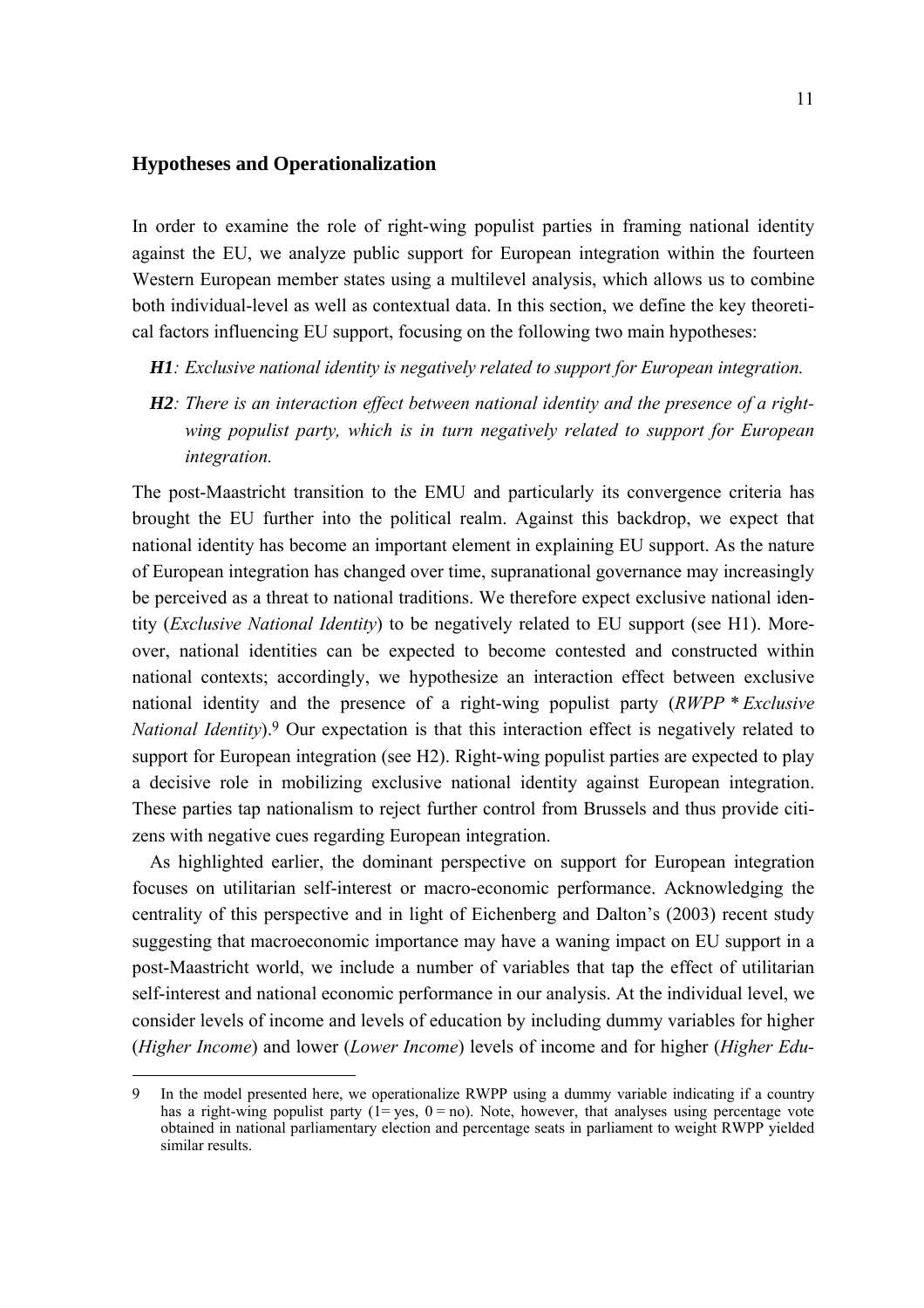*cation*) and lower (*Lower Education*) levels of education. Here, we assume that those with higher levels of income and education are more likely to directly benefit from the economic gains of integration and should therefore exhibit greater levels of support for the EU. At the country level, we utilize a global measure of economic well-being by including gross national product (*GDP*) as a measure of macroeconomic performance. Our expectation is that as GDP increases, support for the EU should increase.[10](#page-15-0)

To test Anderson's domestic politics argument at the individual level, we include a variable tapping citizens' satisfaction with national democracy (*Satisfaction National Democracy*). Anderson's findings suggest that "citizens who are more supportive of the way political institutions work at home are more likely to support European institutions and their country's participation in them" (1998: 14). Thus, we anticipate satisfaction with national democracy to have a positive effect on support for European integration.

We incorporate three additional country-level variables. First, we take into account a country's tenure in the EU, i.e., the number of years a country has been an EU member state (*Tenure*). Our expectation is that support for European integration will be stronger in older EU member states than in new member states. The EU accession process is largely elite-driven. Accordingly, it is not uncommon to find that citizens in countries that have recently acceded to the EU exhibit negative attitudes towards European integration, but that as time passes their attitudes grow more favorable (see also Steenbergen and Jones 2002).

Second, we include a dummy variable indicating whether a country has had a referendum on European integration (*Referendum*). The 1990s have seen increasing reliance on referenda on EU issues. Although not explicitly required by their constitutions, all four candidates for the 1995 enlargement held referenda, and treaty amendments have been subject to referenda in several member states. National referenda on EU issues inflame conflict on European integration, because contestation is taken out of the hands of parties and delivered to citizens who cast votes not for a particular party, but for (or often against) a particular issue. Arguably the greatest divide on European integration is the gap between generally pro-European elites and a more skeptical public (Hooghe 2003). Referenda provide an excellent opportunity for anti-European political entrepreneurs to exploit this gap. Thus, mobilized public opposition is likely to strengthen the hands of Euroskeptics. We therefore expect the presence of a national referendum on an EU issue will have a negative effect on support for European integration.

Third, we incorporate a dummy variable for membership in the European Monetary Union (*EMU*). The EMU was launched in the Maastricht Treaty and carries tremendous

<span id="page-15-0"></span><sup>10</sup> As a test for robustness, we also ran the model with two measures of economic hardship—unemployment and inflation—and found similar results.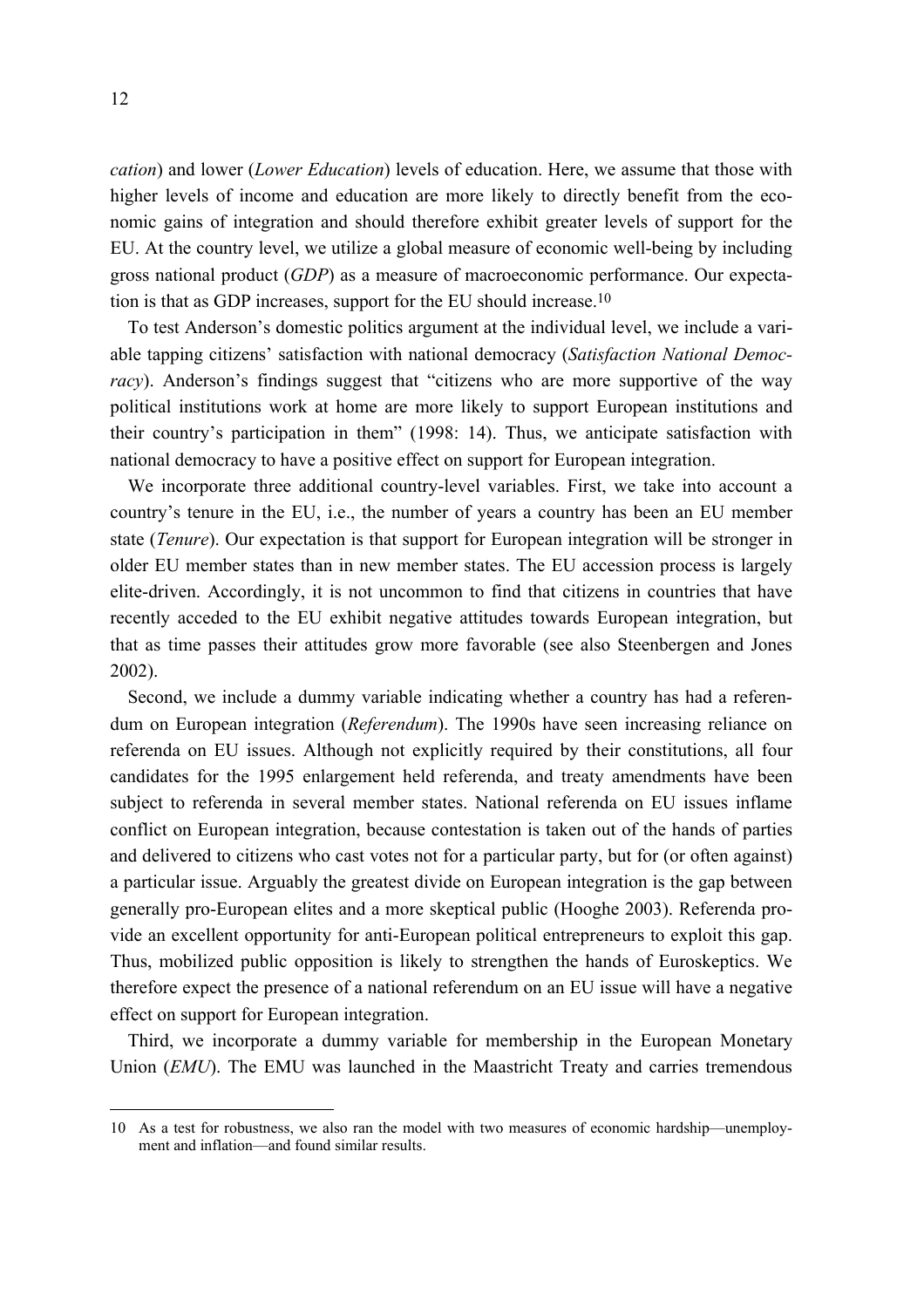symbolic significance as it entailed the provision that in 2002 the national currencies would be replaced by one common currency. The convergence criteria, which set the conditions for the transition to the Euro and after, have become highly contested, as they mainly focus on budgetary restraint and in turn can be seen to strain redistributive provisions. However, European and national elites tend to highlight the positive contribution of the EMU (and more recently the Euro) to trade and economic growth within the EMU area (Eichenberg and Dalton 2003: 15ff.). Overall, we expect membership in the EMU to have a positive effect on support for European integration.

In addition to the substantive variables discussed above, we include two demographic control variables at the individual level. Work on EU support has highlighted the existence of a gender gap in political attitudes on European integration (Liebert 1997; Nelson and Guth 2000); thus, we include the dummy variable *Female*. Since the distribution of income and identity may have generational trends, we also include a variable to capture age (*Age*).

Table 3 summarizes the indicators used to operationalize the dependent and independent variables employed in the empirical analysis. The source for the data for the dependent variable and individual-level independent variables is the Mannheim Eurobarometer Trend File, 1970-2002. Due to the fact that the identity question is only incorporated in the Eurobarometer trend file since 1992, we use 1992-2002 as the period of analysis.

### **Empirical Analysis**

In order to evaluate the relevant theoretical factors influencing EU support, we incorporate the predictors described in the previous section in a multi-level model. This method is particularly useful given that we are interested in examining variation both at the individual and the country level. Particular country characteristics, namely the presence or absence of right-wing populist parties, provide important political contexts that interact with individual attributes, namely exclusive national identity, to produce certain political effects. To explain variation among citizens, we must account for variation across national contexts. Using a multi-level approach allows us to examine how the economic and political contexts shape individual differentiation in EU support.

We use a two-level hierarchical linear model (HLM) that combines both individual-level measures from the Eurobarometer trend file and country-level indicators. The data we use to test hypotheses about the relationship between context, identity, and EU support are necessarily hierarchical, consisting of multiple units of data that are nested. The contextual unit in our analysis is the country. Because the Eurobarometer data are collected across the EU member states, individuals are nested within each country. Steenbergen and Jones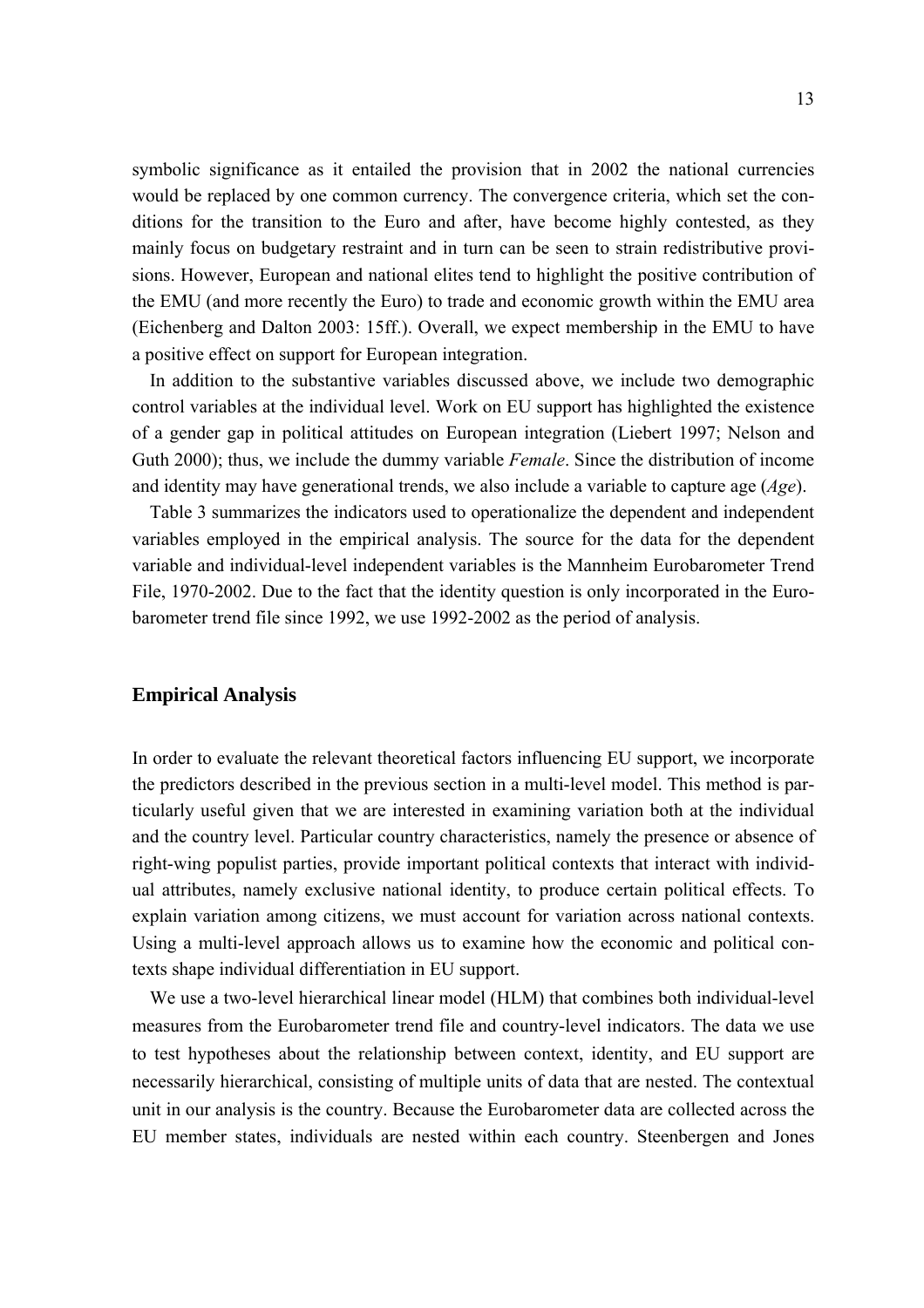| <b>Variables</b>                                | <b>Description</b>                                                                                                                                                                                                                                                                                                                                                          |
|-------------------------------------------------|-----------------------------------------------------------------------------------------------------------------------------------------------------------------------------------------------------------------------------------------------------------------------------------------------------------------------------------------------------------------------------|
| <b>Dependent Variable</b>                       |                                                                                                                                                                                                                                                                                                                                                                             |
| Support for European integration                | Respondent's support for European integration as measured by the<br>following item: "Generally speaking, do you think [your country's]<br>membership of the European Union is (1) a bad thing, (2) neither<br>good nor bad, (3) a good thing)?" Source: Mannheim Eurobaro-<br>meter Trend File.                                                                             |
| <b>Independent Variables (Individual Level)</b> |                                                                                                                                                                                                                                                                                                                                                                             |
| <b>Exclusive National Identity</b>              | Respondent's feeling of national identity as measured by the<br>following item: "In the near future, do you see yourself as (1)<br>[nationality] only, (2) [nationality] and European, (3) European<br>and [nationality], or (4) European only?" Exclusive national identity<br>is coded as $(1 = 1)$ $(2, 3, 4 = 0)$ . Source: Mannheim Eurobarometer<br>Trend File.       |
| Inclusive National Identity                     | Respondent's feeling of national identity as measured by the<br>following item: "In the near future, do you see yourself as (1)<br>[nationality] only, (2) [nationality] and European, (3) European<br>and [nationality], or (4) European only?" Inclusive national identity<br>is coded as $(2, 3, 4 = 1)$ $(1 = 0)$ . Source: Mannheim Eurobarometer<br><b>Trend File</b> |
| Satisfaction with National Democracy            | Respondents' satisfaction with national democracy as measured by<br>the following item: "On the whole, are you very satisfied, fairly<br>satisfied, not very satisfied, or not at all satisfied with the way<br>democracy works in (your country)?" Source: Mannheim Euro-<br>barometer Trend File.                                                                         |
| Lower Income                                    | A dummy variable indicating that a respondent falls in the bottom<br>quartile of the income distribution. Source: Mannheim Eurobaro-<br>meter Trend File.                                                                                                                                                                                                                   |
| Higher Income                                   | A dummy variable indicating that a respondent falls in the top<br>quartile of the income distribution. Source: Mannheim Eurobaro-<br>meter Trend File.                                                                                                                                                                                                                      |
| Lower Level Education                           | A dummy variable indicating that a respondent has had up to 15<br>years of education. Source: Mannheim Eurobarometer Trend File.                                                                                                                                                                                                                                            |
| Higher Level Education                          | A dummy variable indicating that a respondent has had $22+$ years<br>of education. Source: Mannheim Eurobarometer Trend File.                                                                                                                                                                                                                                               |
| Female                                          | Respondent's gender (1 = female, $0$ = male). Source: Mannheim<br>Eurobarometer Trend File.                                                                                                                                                                                                                                                                                 |
| Age                                             | Respondent's age (in years). Source: Mannheim Eurobarometer<br>Trend File.                                                                                                                                                                                                                                                                                                  |
| <b>Independent Variables (Contextual Level)</b> |                                                                                                                                                                                                                                                                                                                                                                             |
| <b>GDP</b>                                      | The percentarge change in GDP in a given year. Source: OECD<br><b>Employment Outlook</b>                                                                                                                                                                                                                                                                                    |
| Referendum                                      | A dummy variable indicating if a country has held a referendum<br>on European integration ( $1 = yes$ , $0 = no$ ).                                                                                                                                                                                                                                                         |
| Tenure                                          | The number of years a country has been an EU member state. This<br>variable was centered around the mean.                                                                                                                                                                                                                                                                   |
| EMU                                             | A dummy variable indicating if a country is a member of the<br>eurozone (1 = yes, 0 = no).                                                                                                                                                                                                                                                                                  |
| <b>Right-wing Populist Party</b>                | Dummy variable indicating if a country has a right-wing populist<br>party $(1 = yes, 0 = no)$ . Here, we only consider parties that 1)<br>received at least 1.5 percent of the vote in a parliamentary election<br>between 1992 and 2002 or 2) obtained at least one parliamentary<br>seat between 1992 and 2002.                                                           |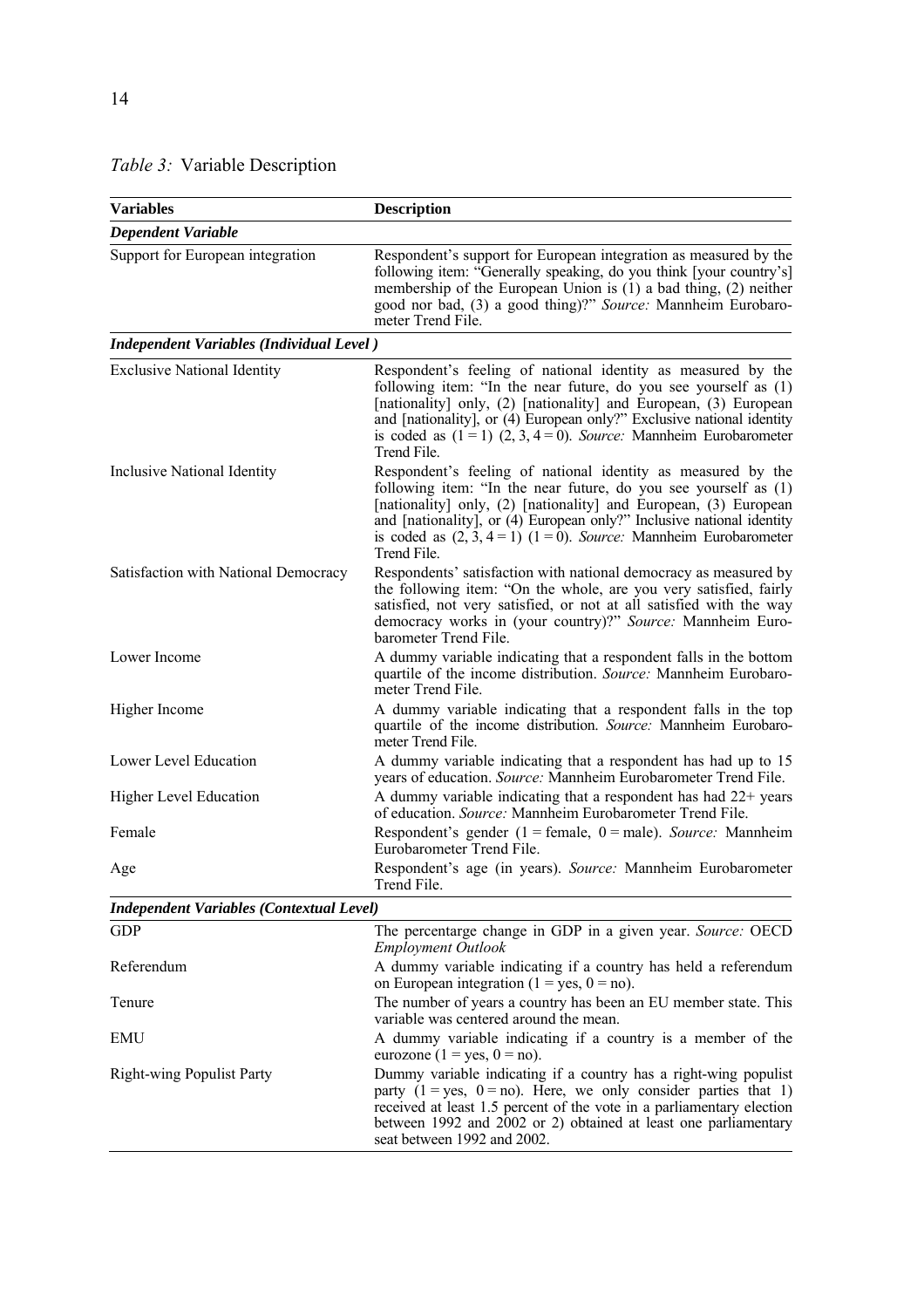(2002: 219-220) suggest that using a technique for modeling multi-level data of this type allows for a single model that incorporates the different levels of data without assuming a single level of analysis. This facilitates the exploration of causal heterogeneity and provides a test for the generalizability of findings across different contexts. Additionally, our data are collected at the individual level but the individuals reside within a country and are more likely to share common characteristics with citizens in the same country than citizens of another country. Because the clustering of the data is a particular statistical problem, we must use a method to estimate models with multilevel data that takes into account the associated problems with standard errors[.11](#page-18-0)

We begin our analysis of EU support by defining a level 1 (individual-level) model. This model is represented by equation 1. The dependent variable *EUsupportij* denotes the level of EU support for each respondent (i) in country (j)[.12](#page-18-1) In addition to the nine individuallevel predictors, the model includes an individual-level constant  $β<sub>0j</sub>$ , which enables us to bring in our level 2 (country-level) predictors.

*(1) EUsupportij = β0j + β1j ExclusiveNationalIdentityij + β2jInclusiveNationalIdentityij + β3jSatisfactionNationalDemocracyij + β4jLowerIncomeij + β5jHigherIncomeij + β6jLowerIncomeij + β7jHigherIncomeij + β8jFemaleij + β9jAgeij + rij* 

For each level 2 case (in our analysis a country), a unique level 1 model is estimated. This produces intercept and slope estimates specific to each country-year. At the second level, each of the level 1 coefficients (and their intercepts) could become a potential dependent variable (for a more detailed discussion see Byrk and Raudenbush 1992). The level 2 model is represented by equation 2 and includes our five country-level predictors.

*(2) β0j = γ00 + γ01GDPj + γ02Tenurej + γ03Referendumj + γ04EMUj + γ05 RWPPj + δ0j* 

<span id="page-18-0"></span><sup>11</sup> More specifically, as contextual measures are constant for individual cases residing within a given country, using standard modeling techniques, such as logistic regression, violates the assumption of independent observations. The result is that estimates of standard errors are reduced which increases the probability of rejecting the null hypothesis. HLM avoids this by estimating distinct models at each level and by estimating unique level 1 models for each level 2 unit (Bryk and Raudenbush 1992). For our purposes, we estimate distinct individual level models that test the influences of national identity and other variables on EU support for each country. Next, we estimate a second level model that uses the country-level contextual measures to account for variation in the effects of the individual variables. In effect, this allows each country to have unique intercepts (average EU support), slopes (effects of individual characteristics, such as national identity, on EU support), and error terms. At the second level, contextual effects are estimated by modeling the slopes for the influence national identity on EU support (i.e. the level 1 slope estimates are treated as dependent variables).

<span id="page-18-1"></span><sup>12</sup> Here, we measure support for European integration using the standard Eurobarometer "membership" question described at the outset of the article. To ensure that our findings are robust, we also ran the analysis using the Eurobarometer "speed" question and obtained similar results.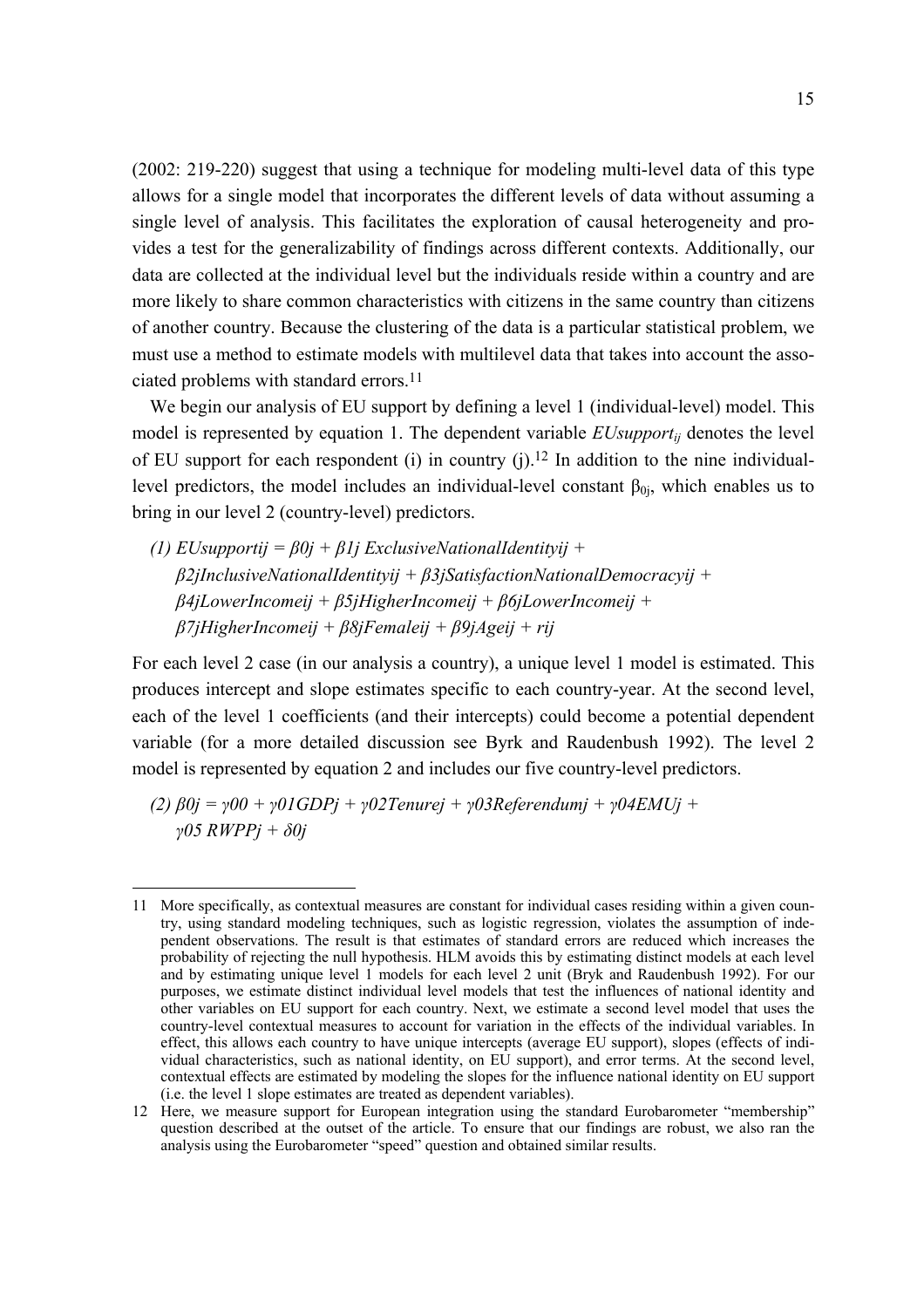Substituting equation 2 into equation 1 enables us to summarize our multi-level model in a single equation.

*(3) EUsupport<sub>ij</sub>* =  $\gamma_{00} + \gamma_{01}GDP_i + \gamma_{02}Tenure_i + \gamma_{03}Referendum_i + \gamma_{04}EMU_i + \gamma_{05}Fj$ *γ05 RWPPj + γ10 ExclusiveNationalIdentityij + γ20 InclusiveNationalIdentityij + γ30 SatisfactionNatDemocracyij + γ40 LowerIncomeij + γ50 HigherIncomeij + γ*<sup>*60*</sup> LowerEducation<sub>ij</sub> + *γ*<sub>70</sub> HigherEducation + <sub>ij</sub> γ<sup>*80*</sup> Female<sub>ij</sub> + *γ*<sup>*90*</sup> Age<sub>ij</sub> +  $\delta_{0j}$  +  $r_{ij}$ 

The model specified in equation 3 is useful in that it brings together the predictors from the two levels. Moreover, since it does not assume that the predictors account for all of the variation in EU support at the two levels, the model yields variance components for  $\delta_{0i}$  and  $r_{ii}$ . This allows us to consider how to account for EU support at different levels of analysis.

The model described thus far assumes that the level 1 predictors have fixed effects. Recall, however, that one of our central hypotheses (H2) suggests heterogeneity in the effect of one of our level 1 predictors, namely exclusive national identity. We hypothesize right-wing populist parties to have a decisive role in mobilizing exclusive national identity against European integration. Such parties draw upon nationalism to reject further control from Brussels thereby providing citizens with negative cues regarding European integration. For the sake of comparison, we also consider the cueing effects of right-wing populist parties on individuals with inclusive national identity (i.e., those who view themselves as both national and European). To model these interaction effects, we must relax the assumption that exclusive national identity and inclusive national identity, given by  $\beta_{1i}$  and  $\beta_{2i}$  respectively in equation 1, are fixed and instead stipulate that the effects vary as a function of right-wing populist parties. In other words, we model this effect as:

$$
(4) \ \beta Ij = \gamma I0 + \gamma I5 \ RWPPj + \delta 0j
$$

$$
(5) \beta 2j = \gamma 20 + \gamma 25 \ RWPPi + \delta 0j
$$

Our final model is specified in equation 6 and includes the cross-level interactions:

*RWPPj \** ExclusiveNationalIdentityij and *RWPPj \* InclusiveNationalIdentityij*.

This allows us to evaluate our second hypothesis, namely whether exclusive national identity interacts with the presence of a right-wing populist party to negatively impact to support for European integration.

*(6) EUsupport<sub>ij</sub>* =  $\gamma_{00} + \gamma_{01}GDP_i + \gamma_{02}Tenure_i + \gamma_{03}Reference$ Referednum<sub>i</sub> +  $\gamma_{04}EMU_i + \gamma_{05}GDP_i + \gamma_{06}GDP_i$ *γ05 RWPPj + γ10 ExclusiveNationalIdentityij + γ20 InclusiveNationalIdentityij + γ30 SatisfactionNatDemocracyij + γ40LowerIncomeij + γ50HigherIncomeij + γ60LowerEducationij + γ70HigherEducationij γ80Femaleij + γ90Ageij + γ15 RWPPj \* ExclusiveNationalIdentityij + γ25 RWPPj \* InclusiveNationalIdentityij +*   $\delta_{0j} + \delta_{1j}$  ExclusiveNationalIdentity<sub>ij</sub> +  $\delta_{2j}$  InclusiveNationalIdentity<sub>ij</sub> +  $r_{ij}$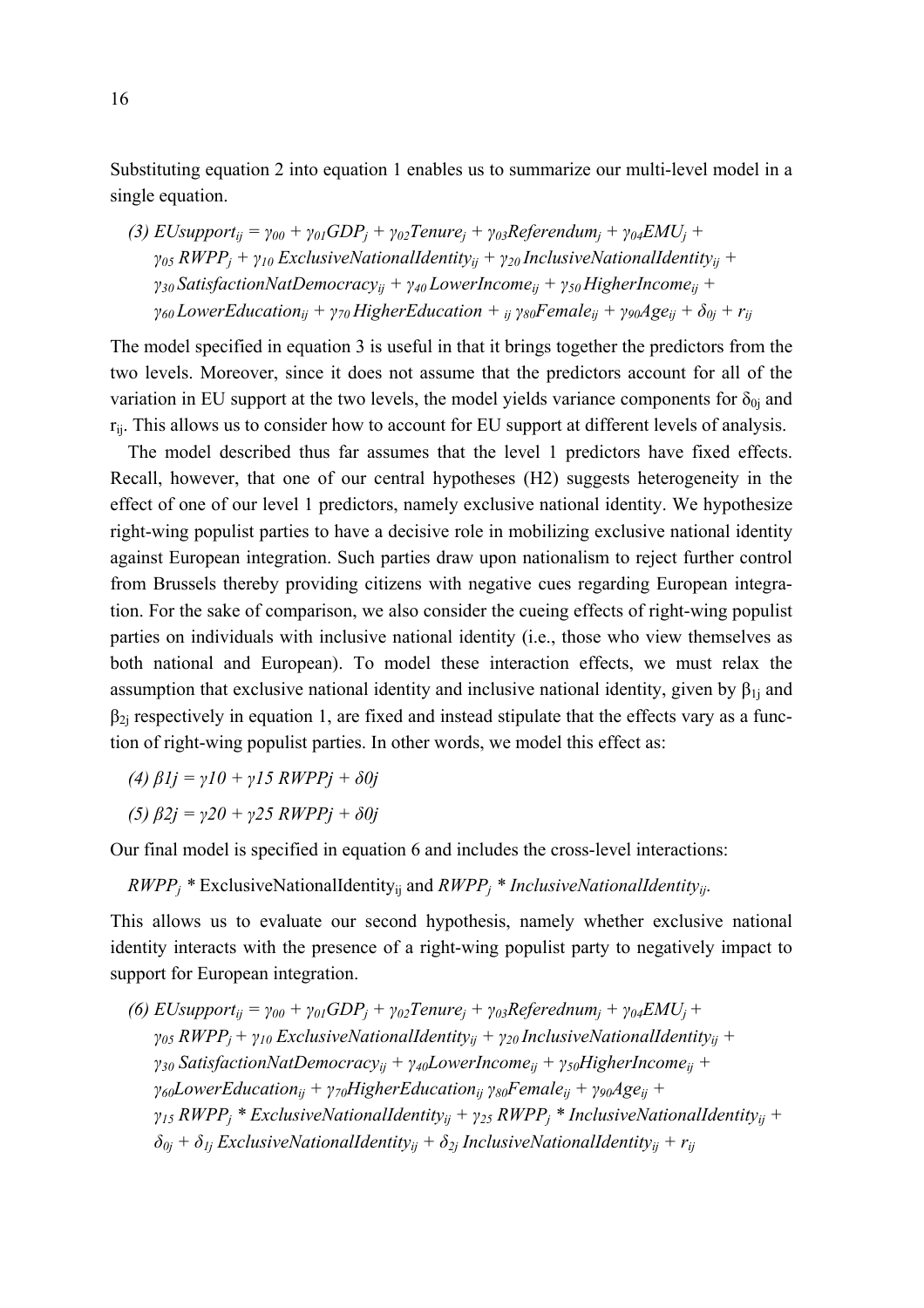We begin our empirical analysis by first ascertaining if there is significant variation in EU support at the individual and country levels. To do so, we conduct an analysis of variance on our indicator for EU support. The maximum likelihood estimates of the overall mean and variance components are provided in table 4.[13](#page-20-0) The results from this base model suggest that the multi-level character of the data should not be ignored. Both of the variance components are significant, providing evidence of considerable variance in EU support at both the individual and the country levels. To obtain a better understanding of the relative importance of the various levels of analysis, we also consider the ratio of each variance component to the total variance of support for EU membership. We find that 90.8 percent of the variance is explained at the individual level  $[(0.485 / 0.485 + 0.049) * 100]$ , while only 9.2 percent is explained at the country level  $[(0.049/0.485 + 0.049) * 100]$ . Given that the data is measured at the individual level, this is not surprising.

| Parameters                 | Estimates   |  |
|----------------------------|-------------|--|
| <b>Fixed Effects</b>       |             |  |
| Constant                   | $1.558*$    |  |
|                            | (0.011)     |  |
| Variance Components        |             |  |
| Country-level              | $0.049*$    |  |
|                            | (0.004)     |  |
| Individual Level           | $0.485*$    |  |
|                            | (0.001)     |  |
| $-2 \times$ Log Likelihood | 1487027.000 |  |
|                            |             |  |

*Table 4:* Multi-level Data Variance Components

*Note:* Table entries are maximum likelihood (IGLS) estimates with estimated standard errors are in parentheses;  $* = p < .05$ , one-tailed

Having established that there is in fact significant variation in EU support at both the individual and country levels of analysis, we can consider whether the model specified in the previous section can account for this variance. The maximum likelihood estimates of the fixed effects and the variance components of the multi-level model are provided in table 5. Comparing these results to those provided in table 4, we find that our model is a significant improvement over the base model:  $\chi^2$  = 117859, df = 14, p < .01. This indicates that at least some of the predictors included in our model have effects that are significantly different from zero. How powerful are our individual-level and country-level predictors in explaining support for European integration? We evaluate this by calculating the relative change in the variance components from our base model in table 4 to our fully specified

<span id="page-20-0"></span><sup>13</sup> All estimates included in this paper were obtained using MLwiN V1.1.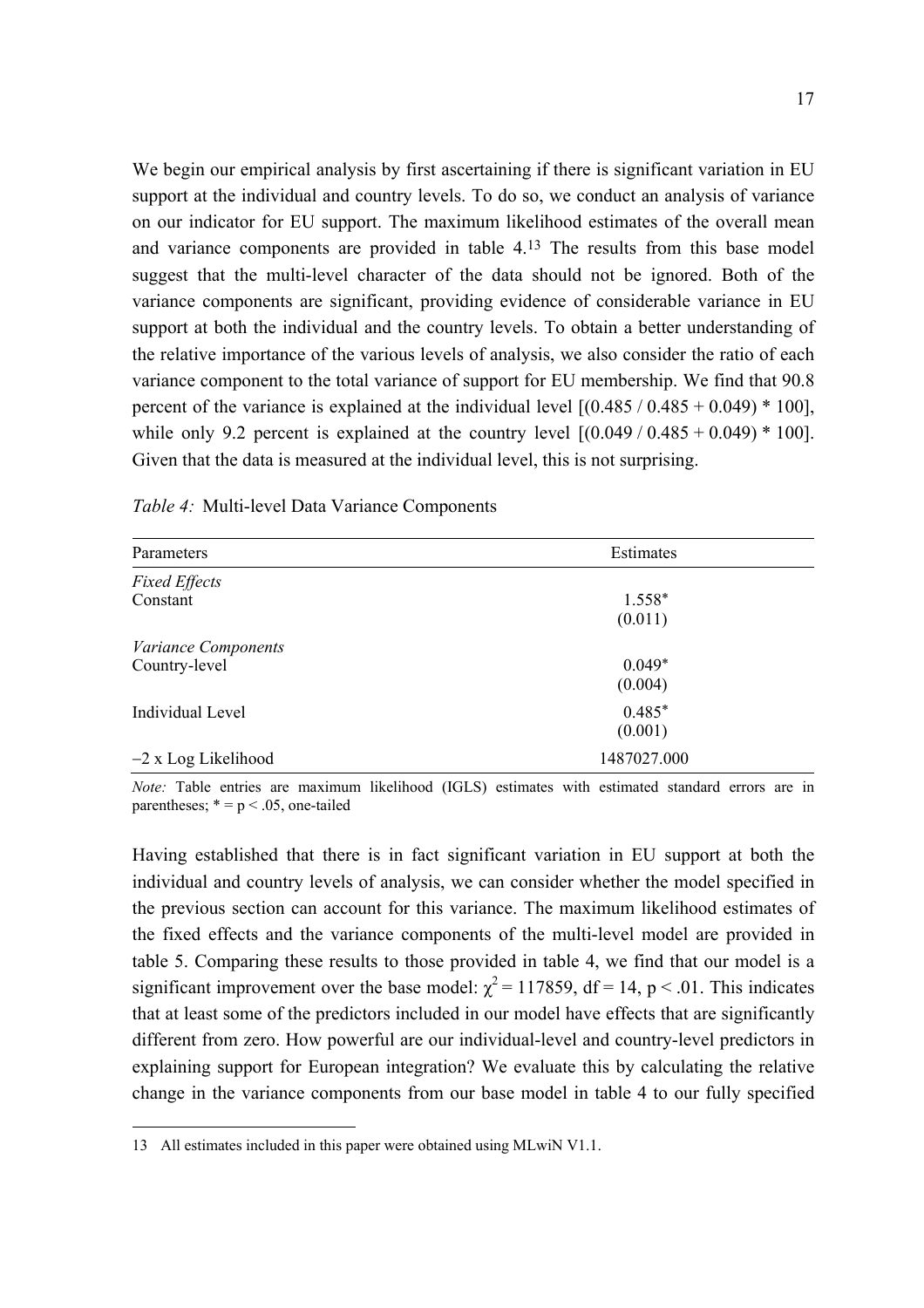model in table 5 (Bryk and Raudenbush 1992). Taken as a whole, our individual-level predictors perform reasonably well, as the individual-level variance components explain 15.6 percent of the individual variance in support for the EU [(0.485 − 0.409) / 0.485 \* 100]. With regard to the country-level, we find that our predictors perform even better. As a set, the country-level variance components account for 44.9 percent of the cross-national variance in EU support [(0.049 − 0.027) / 0.049 \* 100].

Turning to the individual parameter estimates, we find strong support for our two main hypotheses. Recall that our first hypothesis suggested that both exclusive national identity and the presence of a right-wing populist party should be negatively related to support for European integration. A quick glance at our results suggests that this is indeed the case for exclusive national identity; exclusive national identity has a significant negative impact on EU support (−0.189). Note that the coefficient for inclusive national identity is both positive and significant, suggesting that citizens who have multiple identities (i.e., view themselves as both national and European) are more supportive of European integration. Regarding our second hypothesis—that there is an interaction effect between exclusive national identity and the presence of a right-wing populist party, which is negatively related to support for European integration—we find strong support. The interaction between exclusive national identity and the presence of a right-wing populist party is significant and is in the anticipated negative direction (−0.295). While the interaction between exclusive national identity and a right-wing populist party is significant, the presence of such a party by itself does not exert a significant influence on EU support.

Our results also demonstrate the lasting importance of utilitarian self-interest and macroeconomic explanations of EU support. In contrast to Eichenberg and Dalton's (2003) recent work, we find continued support for macroeconomic performance explanations of EU support. Increases in GDP have a positive and significant effect on support for European integration (0.023). Similarly, at the micro-level we find that lower levels of income and education have a significant negative effect on EU support, while higher levels have a positive effect. Thus, it appears that individuals who reap the benefits of increased openness associated with European integration are more likely to support the process.

At the individual level, we also find strong evidence for the domestic politics explanation of support for European integration. The coefficient for satisfaction with national democracy is positive and significant (0.172). This bolsters Anderson's assertion that citizens who are satisfied with the democratic performance of their national institutions are more likely to display trust vis-à-vis political institutions in general and are consequently more likely to support the EU (Anderson 1998: 572). Neither of our individual-level demographic control variables—female nor age—reached levels of statistical significance.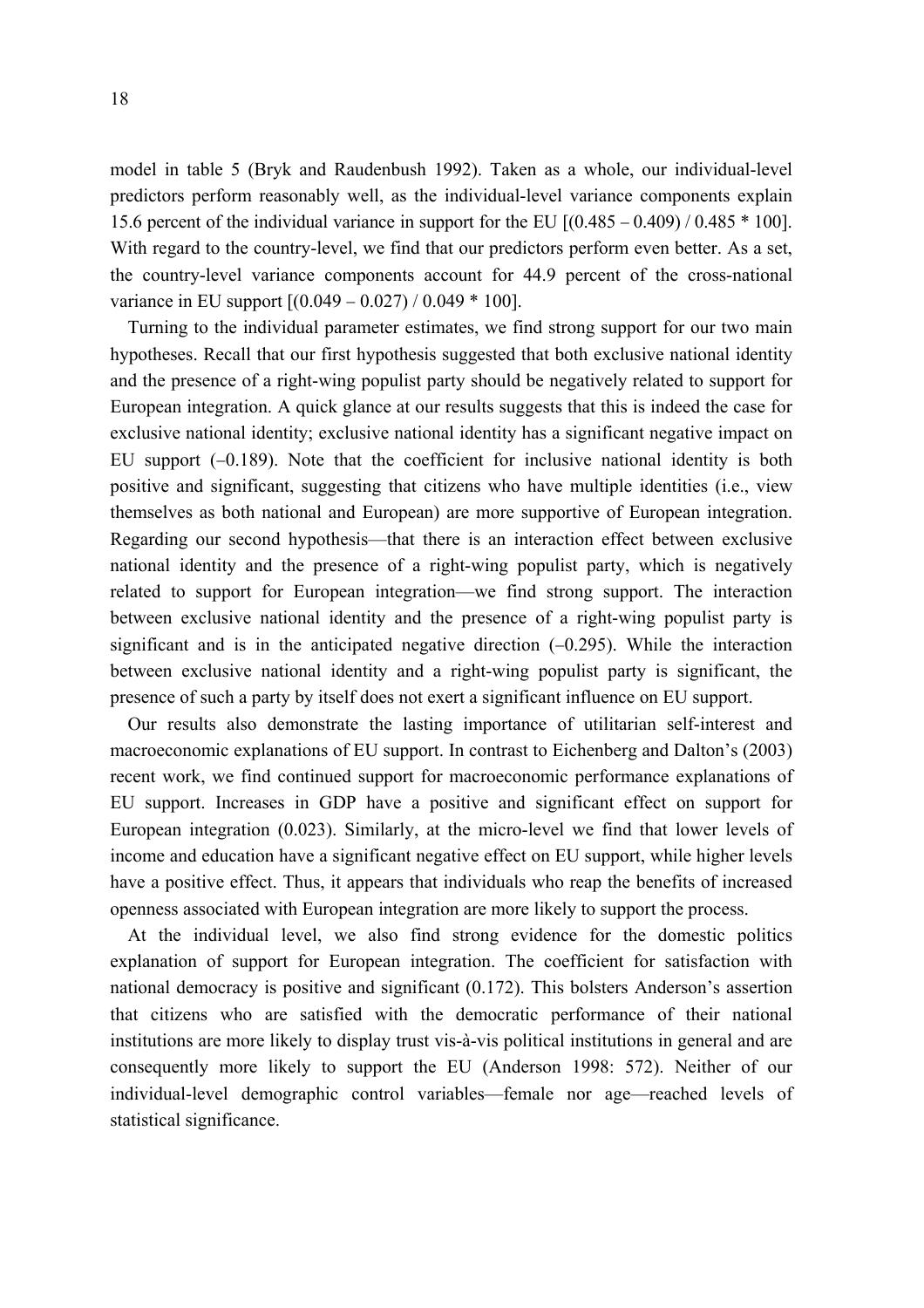*Table 5:* Determinants of EU Support

| Parameters                                             | Estimates   |
|--------------------------------------------------------|-------------|
| <b>Fixed Effects</b>                                   |             |
| Constant                                               | $1.179*$    |
|                                                        | (0.049)     |
| <b>Exclusive National Identity</b>                     | $-0.189*$   |
|                                                        | (0.035)     |
| <b>Inclusive National Identity</b>                     | $0.076*$    |
|                                                        | (0.029)     |
| Satisfaction with National Democracy                   | $0.172*$    |
|                                                        | (0.003)     |
| Lower Level Income                                     | $-0.041*$   |
|                                                        | (0.006)     |
| Higher Level Income                                    | $0.040*$    |
|                                                        | (0.006)     |
| Lower Education                                        | $-0.038*$   |
|                                                        | (0.007)     |
| <b>Higher Education</b>                                | $0.085*$    |
|                                                        | (0.006)     |
| Female                                                 | $-0.038*$   |
|                                                        | (0.005)     |
| Age                                                    | 0.000       |
|                                                        | (0.000)     |
| <b>GDP</b>                                             | $0.023*$    |
|                                                        | (0.004)     |
| Referendum                                             | $-0.077*$   |
|                                                        | (0.021)     |
| <b>EMU</b>                                             | $0.042*$    |
|                                                        | (0.028)     |
| Tenure                                                 | $0.006*$    |
|                                                        | (0.001)     |
| <b>Rightwing Populist Party</b>                        | $-0.009$    |
|                                                        | (0.045)     |
| Exclusive National Identity * Rightwing Populist Party | $-0.295*$   |
|                                                        | (0.041)     |
| Inclusive National Identity * Rightwing Populist Party | $-0.117*$   |
|                                                        | (0.033)     |
| Variance Components                                    |             |
| Country-level                                          | $0.027*$    |
|                                                        | (0.001)     |
| Individual Level                                       | $0.409*$    |
|                                                        | (0.002)     |
| -2 x Log Likelihood                                    | 1369168.000 |

*Note:* Table entries are maximum likelihood (IGLS) estimates with estimated standard errors are in parentheses;  $* = p < .05$ , one-tailed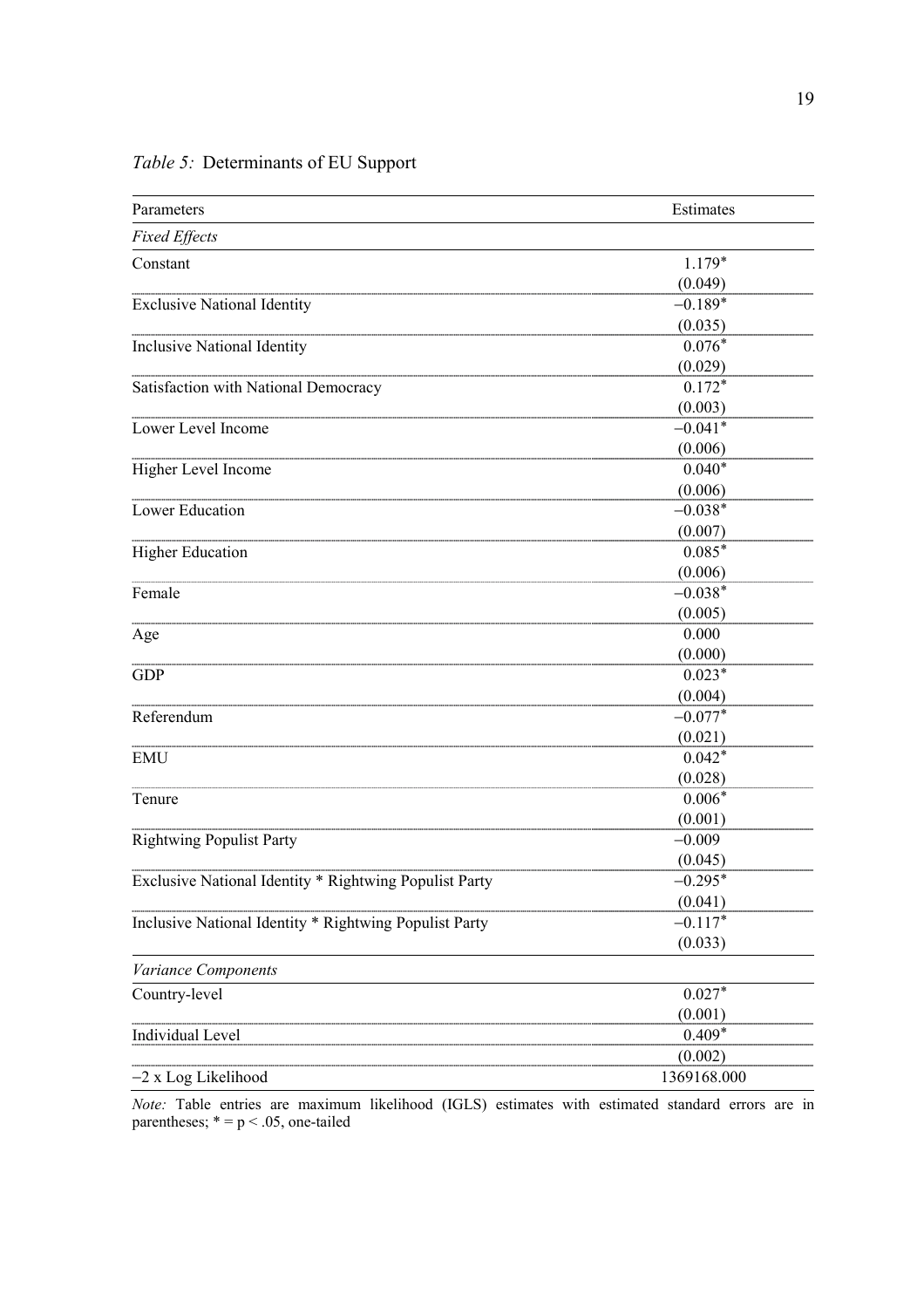The three remaining contextual variables are signed in the predicted direction and are statistically significant. Though the effect is small, the length of time a country has been in the EU has a positive influence on citizens' support for European integration (0.006). Similarly, individuals residing within the euro zone are more likely demonstrate support for the EU (0.042). Finally, our results indicate that the occurrence of a national referendum on an EU issue has a statistically significant negative influence on EU support (−0.077). This finding lends credence to the notion that referenda are increasingly becoming an outlet for Euroskepticism.

### **Conclusion**

Over the past decade, the process of European integration has become contested. As the EU increasingly becomes a more political project, the criteria for evaluating the supranational organization focus more on symbolic political considerations, such as the feeling that the EU poses a possible threat to national identity. These uncertainties about the future of European integration are politicized by Euroskeptical elites. Using a multilevel analysis and combining both individual-level Eurobarometer data and contextual indicators, we have examined the relevance of national identity and the presence of rightwing populist parties in explaining levels of public support for European integration since the Treaty of Maastricht. The analysis presented in this article supports the notion that feelings of exclusive national identity, i.e., respondents that identify themselves with their nation-states rather than with the EU, are a major factor in explaining levels of support for European integration. Exclusive national identity is negatively related to EU support. Moreover, we have demonstrated that Euroskeptical populist right-wing parties play a decisive role in cueing these feelings of national identity against European integration, as they meld opposition to supranational governance with defense of the national community.

Next to the impact of national identity considerations and the cueing effects of populist right-wing parties, the empirical analysis also highlights the lasting importance of economic considerations, both at the individual and national levels. We find that individuals with higher education and income view European integration more favorably than those with lower education and income. Moreover, we find that increases in GDP have positive effects on levels of support for European integration, indicating that when national economies perform, support for European integration is secured.

Whereas previous studies have highlighted the dominance of macroeconomic performance in explaining public support for European integration, this article demonstrates the importance of incorporating national identity considerations into an explanation of trends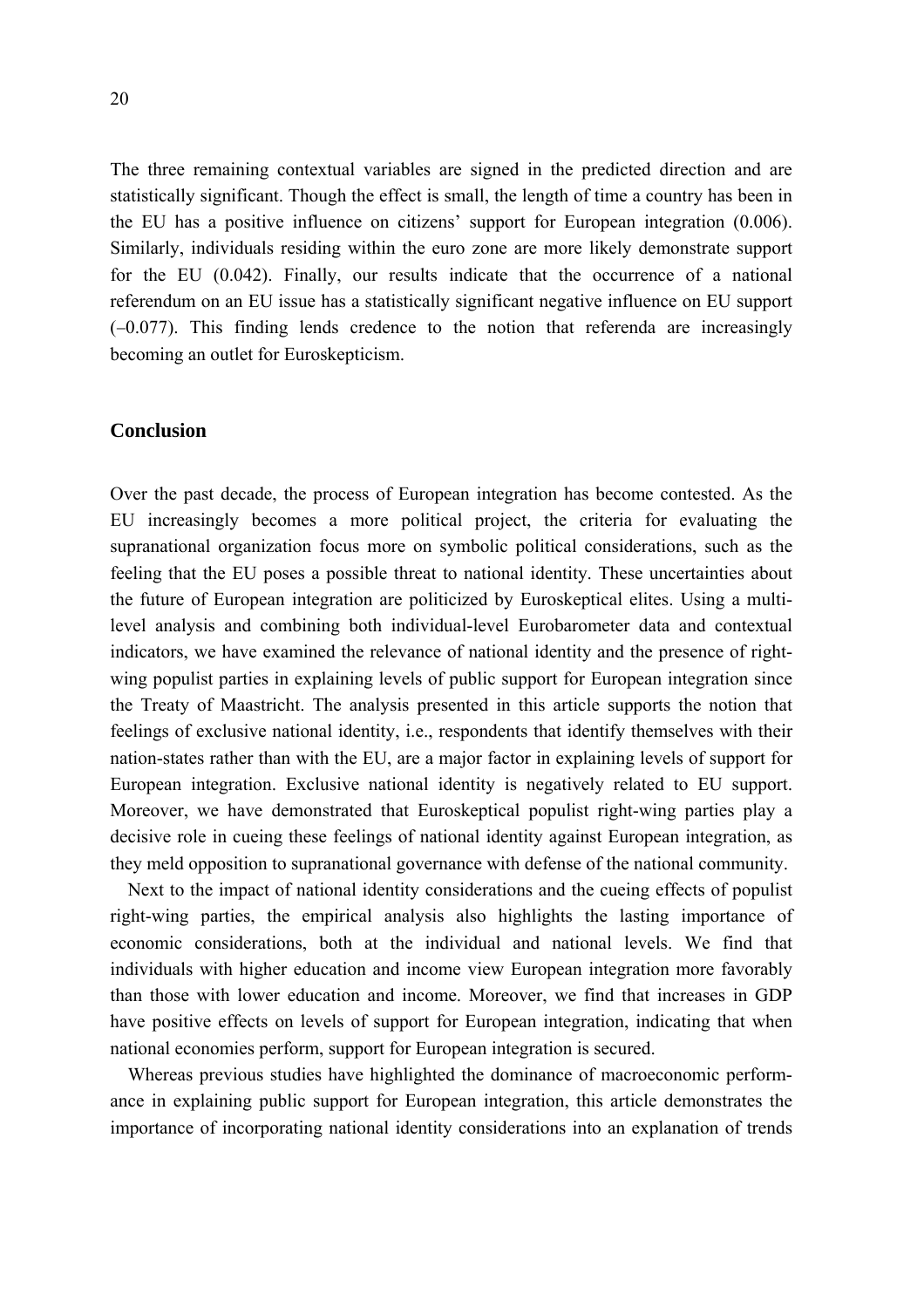in support for European integration. The empirical analysis indicates that national identity has become a relevant factor in explaining EU support in the 1990s. With the shift in the nature of the integration process from mainly economic to deeper political cooperation, national identity has become an essential factor in predicting levels in EU support and hence should be included in analyses attempting to explain support for European integration in the future. Methodologically, our investigation follows recent work by Steenbergen and Jones (2002), Brinegar and Jolly (2005), and Hooghe and Marks (forthcoming) in highlighting the utility of employing hierarchical models to more fully explain public support for European integration.

This article has taken a first step toward understanding the cueing effects of political parties in mobilizing feelings of national identity against European integration. Next to the right-wing populist parties examined here, one could also imagine a role for conservative parties in this respect. While to a lesser extent than populist right-wing parties, many conservative parties also defend national culture, identity, and sovereignty against influxes of immigrants or external pressures from international organizations (Hooghe, Marks, and Wilson 2004: 136). As a result, some conservative parties have witnessed the development of Euroskeptical factions that may not oppose European integration as such, but argue for a looser Union under a more intergovernmental rubric. It will be the task of future research to determine the extent and significance of conservative parties in utilizing Euroskepticism.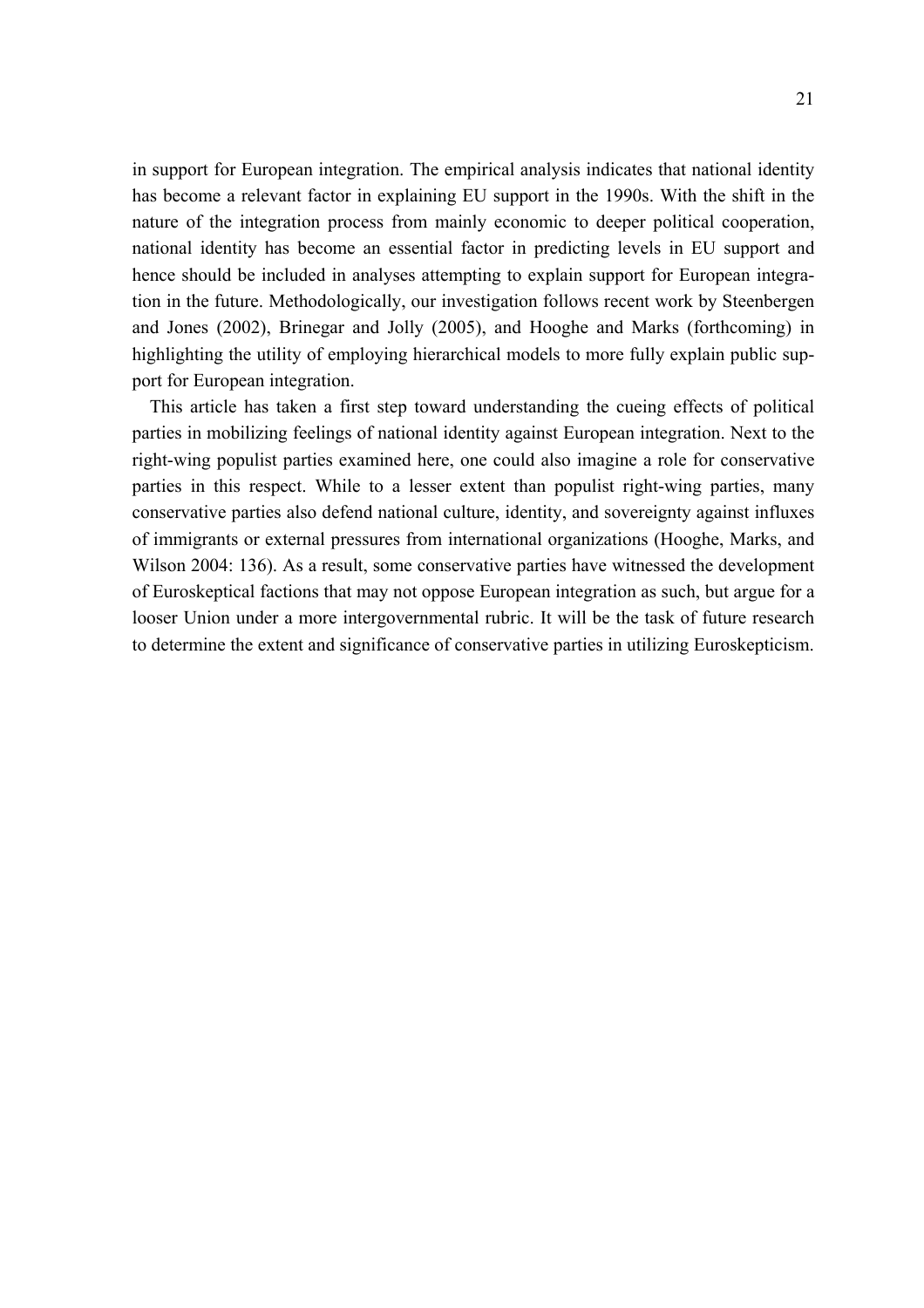### **References**

- Anderson, Benedict. 1992. *Imagined Communities: Reflections on the Origin and Spread of Nationalism*. London: Verso.
- Anderson, Christopher J. 1998. "When in Doubt, Use Proxies: Attitudes toward Domestic Politics and Support for European Integration". *Comparative Political Studies* 31 (5): 569-601.
- Anderson, Christopher J., and Karl C. Kaltenthaler. 1996. "The Dynamics of Public Opinion toward European Integration, 1973-93". *European Journal of International Relations* 2 (2): 175-199.
- Anderson, Christopher J., and M. Shawn Reichert. 1995. "Economic Benefits and Support for Membership in the EU: A Cross-National Analysis". *Journal of Public Policy* 15 (3): 231-249.
- Bennet, Stephen E. 1996. "'Know-nothings' Revisited Again". *Political Behavior* 18 (3): 219-233.
- Brinegar, Adam P., and Seth K. Jolly. 2005. "Location, Location, Location: National Contextual Factors and Public Support for European Integration". *European Union Politics* 6 (2) (fortcoming).
- Bryk, Anthony S., and Stephen W. Raudenbusch. 1992. *Hierarchical Linear Models: Application and Data Analysis Methods*. London: Sage Publications.
- Carey, Sean. 2002. "Undivided Loyalties: Is National Identity an Obstacle to European Integration?". *European Union Politics* 3 (4): 387-413.
- Carey, Sean, and Matthew Lebo. 2000. In Europe, but not Europeans: The Impact of National Identity on Public Support for the European Union. Paper presented at the 29<sup>th</sup> Joint Sessions of the European Consortium for Political Research, 6-11, Grenoble, France.
- Carrubba, Clifford. 2001. "The Electorate Connection in European Union Politics". *Journal of Politics* 63 (1): 141-158.
- Chong, Dennis. 2000. *Rational Lives: Norms and Values in Politics and Society*. Chicago: University of Chicago Press.
- Easton, David. 1965. *A Framework for Political Analysis*. Englewood Cliffs: Prentice-Hall.
- Eichenberg, Richard C., and Russel J. Dalton. 1993. "Europeans and the European Community: The Dynamics of Public Support for European Integration". *International Organization* 47 (1): 507-534.
- Eichenberg, Richard C., and Russel J. Dalton. 2003. Post-Maastricht Blues: The Welfare State and the Transformation of Citizen Support for European Integration, 1973-2002. Unpublished manuscript.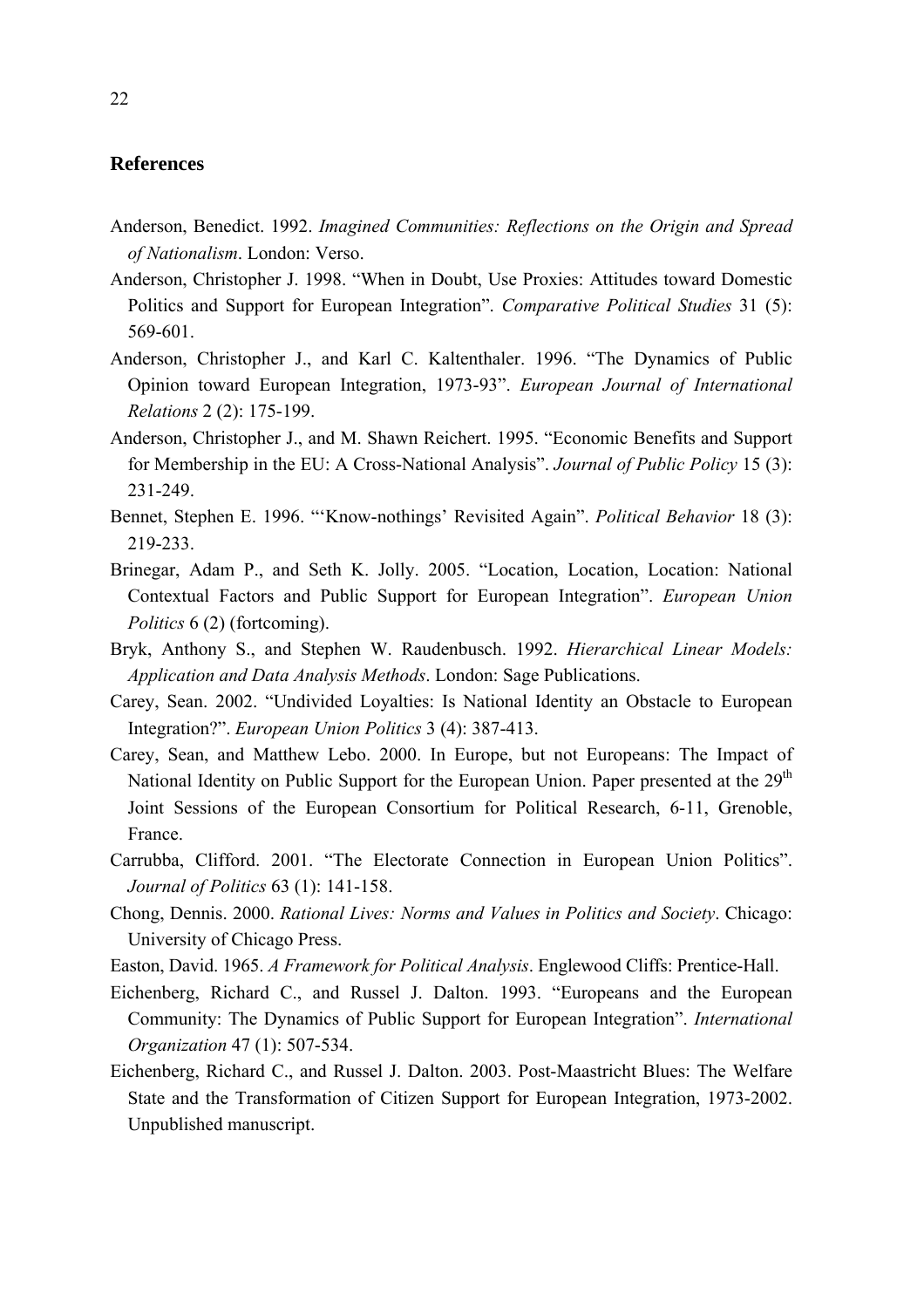- Feldman, Stanley, and John Zaller. 1992. "The Political Culture of Ambivalence: Ideological Responses to the Welfare State". *American Journal of Political Science* 36 (1): 268-307.
- Franklin, Mark, Cees van der Eijk, and Michael Marsh. 1995. "Referendum Outcomes and Trust in Government: Public Support for Europe in the Wake of Maastricht". *Western European Politics* 18 (3): 101-107.
- Franklin, Mark, Michael Marsh, and Lauren McLaren. 1994. "Uncorking the Bottle: Popular Opposition to European Unification in the Wake of Maastricht". *Journal of Common Market Studies* 32 (4): 455-472.
- Franklin, Mark, Michael Marsh, and Christopher Wlezien. 1994. "Attitudes toward Europe and Referendum Votes: A Response to Siune and Svensson". *Electoral Studies* 13 (2): 117-121.
- Fuchs, Dieter. 2002. Das Demokratiedefizit der Europäischen Union und die politische Integration Europas: Eine Analyse der Einstellungen der Bürger in Westeuropa. Discussion paper FS III 02-204. Berlin: Wissenschaftszentrum Berlin für Sozialforschung (WZB).
- Gabel, Matthew. 1998a. "Public Support for European Integration: An Empirical Test of Five Theories". *Journal of Politics* 60 (2): 333-354.
- Gabel, Matthew. 1998b. *Interests and Integration: Market Liberalization, Public Opinion, and European Union*. Ann Arbor: University of Michigan Press.
- Gabel, Matthew, and Harvey D. Palmer. 1995. "Understanding Variation in Public Support for European Integration". *European Journal of Political Research* 27 (1): 3-19.
- Haesly, Richard. 2001. "Euroskeptics, Europhiles, and Instrumental Europeans: European Attachment in Scotland and Wales". *European Union Politics* 2 (1): 81-102.
- Hays, Jude. 2002. The Effect of Monetary Union on Public Support for European Integration. Paper presented at the Euresco Conference on "European Societies or European Society?", Seefeld in Tirol, Austria, 21-25 September.
- Holsti, Ole. 1992. "Public Opinion and Foreign Policy: Challenging the Almond-Lippmann Consensus". *International Studies Quarterly* 36 (4): 439-466.
- Hooghe, Liesbet. 2003. "Europe Divided? Elites vs. Public Opinion on European Integration". *European Union Politics* 4 (3): 281-304.
- Hooghe, Liesbet, and Gary Marks. 2001. *Multi-Level Governance and European Integration*. Boulder: Rowman & Littlefield.
- Hooghe, Liesbet, and Gary Marks. 2004. "Does Identity or Economic Rationality Drive Public Opinion on European Integration". *PSOnline* July 2004.
- Hooghe, Liesbet, and Gary Marks (forthcoming). "Calculation, Community, and Cues: Public Opinion on European Integration". *European Union Politics*.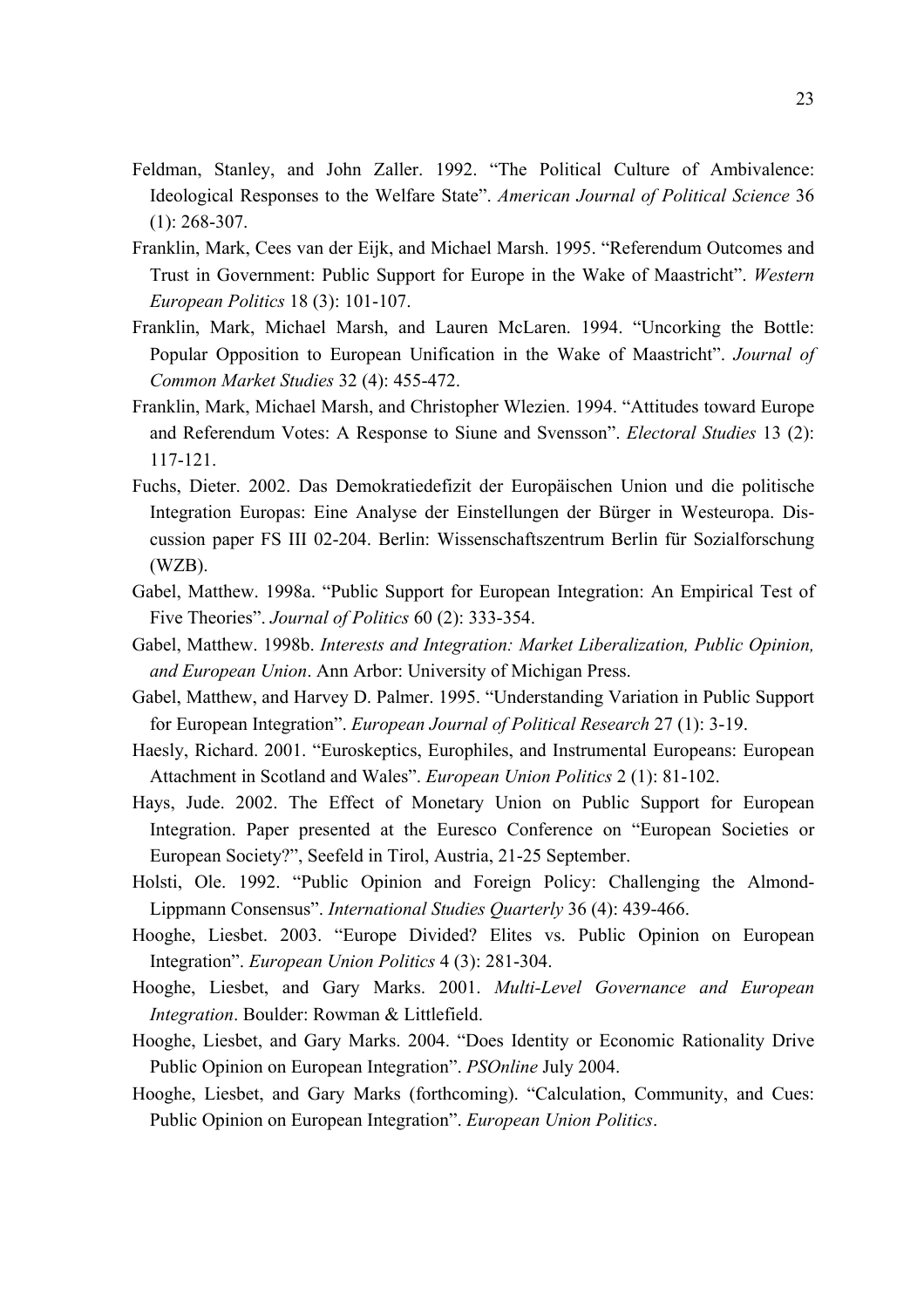- Hooghe, Liesbet, Gary Marks, and Carole J. Wilson. 2002. "Does Left-right Structure Party Positions on European Integration". *Comparative Political Studies* 35 (8): 965- 989.
- Hug, Simon, and Pascal Sciarini. 2000. "Referendums on European Integration: Do Institutions Matter in the Voter's Decision?". *Comparative Political Studies* 33 (1): 3- 36.
- Janssen, Joseph I. H. 1991. "Post-Materialism, Cognitive Mobilization and Public Support for European Integration". *British Journal of Political Science* 21 (4): 443-468.
- Key, Vladimir Orlando. 1966. *The Responsible Electorate: Rationality in Presidential Voting, 1936-1960*. Cambridge, Mass.: Harvard University Press.
- Kinder, Donald R. 1998. "Opinion and Action in the Realm of Politics". In: Daniel T. Gilbert, Susan T. Fiske, and Gardner Lindzey (eds.), *The Handbook of Social Psychology Volume II (4th Edition)*. New York: Oxford University Press, pp. 778-867.
- Liebert, Ulrike. 1997. The Gendering of Euro-Skepticism: Public Discourses and Support for the EU in Cross-National Comparison. Working paper. Ithaca: Cornell University, Institute for European Studies,
- Lupia, Arthur, and Matthew McCubbins. 1998. *The Democratic Dilemma: Can Citizens Learn What They Need to Know*. New York: Cambridge University Press.
- Marks, Gary. 1999. "Territorial Identities in the European Union". In: Jeffrey J. Anderson (ed.), *Regional Integration and Democracy: Expanding on the European Experience*. Lanham: Rowman and Littlefield, pp. 69-91.
- McLaren, Lauren. 2002. "Public Support for European Integration: Cost/Benefit Analysis or Perceived Cultural Threat". *Journal of Politics* 64: 551-566.
- McLaren, Lauren. 2004. "Opposition to European Integration and Fear of Loss of National Identity: Debunking a Basic Assumption Regarding Hostility to the Integration Process". *European Journal of Political Research* 43 (3): 895-911.
- Nelson, Brent, and James Guth. 2000. "Exploring the Gender Gap: Women, Men, and Public Attitudes toward European Integration". *European Union Politics* 1 (3): 267-291.
- Niedermayer, Oskar, and Richard Sinnott. 1995. "Democratic Legitimacy and the European Parliament". In: Oskar Niedermayer and Richard Sinnott (eds.), *Public Opinion and Internationalized Governance*. Oxford: Oxford University Press, pp. 277-308.
- Page, Benjamin I., and Robert Y. Shapiro. 1992. *The Rational Public*. Chicago: University of Chicago Press.
- Popkin, Samuel. 1991. *The Reasoning Voter: Communication and Persuasion in Presidential Campaigns*. Chicago: University of Chicago Press.
- Ray, Leonard. 2003. "When Parties Matter: The Conditional Influence of Party Positions on Voter Opinion about European Integration". *Journal of Politics* 65 (4): 978-994.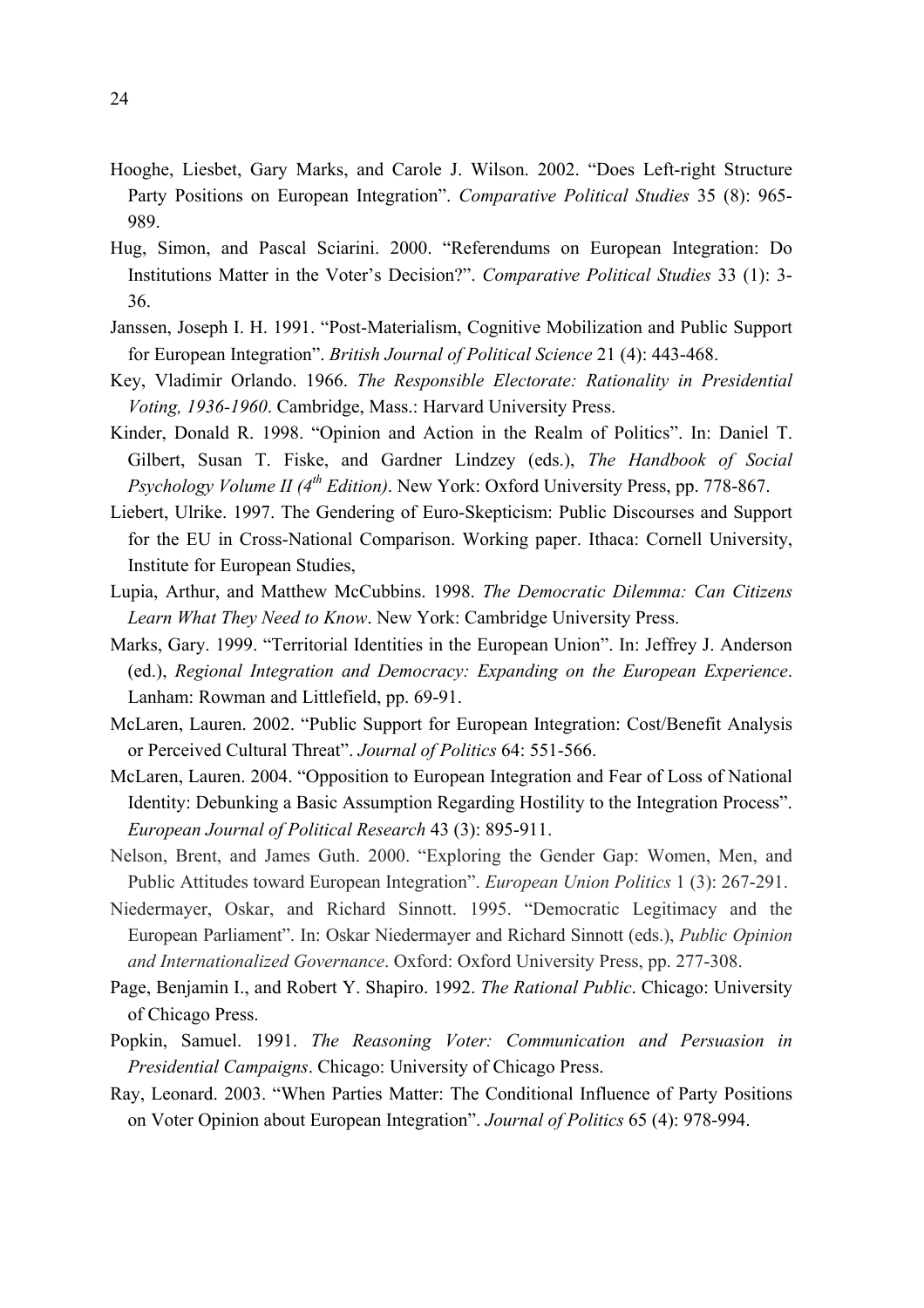Smith, Anthony. 1991. *National Identity*. Handsworth: Penguin.

- Steenbergen, Marco R., and Bradford S. Jones. 2002. "Modeling Multilevel Data Structures". *American Journal of Political Science* 46 (1): 218-237.
- Steenbergen, Marco R., and Gary Marks. 2004. "Introduction: Models of Political Conflict in the European Union". In: Gary Marks and Marco R. Steenbergen (eds.), *European Integration and Political Conflict*. Cambridge: Cambridge University Press, pp. 1-12.
- Stimson, James. 1995. "Opinion and Representation". *American Political Science Review* 89 (1): 179-183.
- Wessels, Bernhard. 1995. "Evaluations of the EC: Elite or Mass-Driven?". In: Oskar Niedermayer and Richard Sinnot (eds.), *Public Opinion and Internationalized Governance*. Oxford: Oxford University Press, pp. 137-162.
- Zaller, John. 1992. *The Nature and Origins of Mass Opinion*. Cambridge: Cambridge University Press.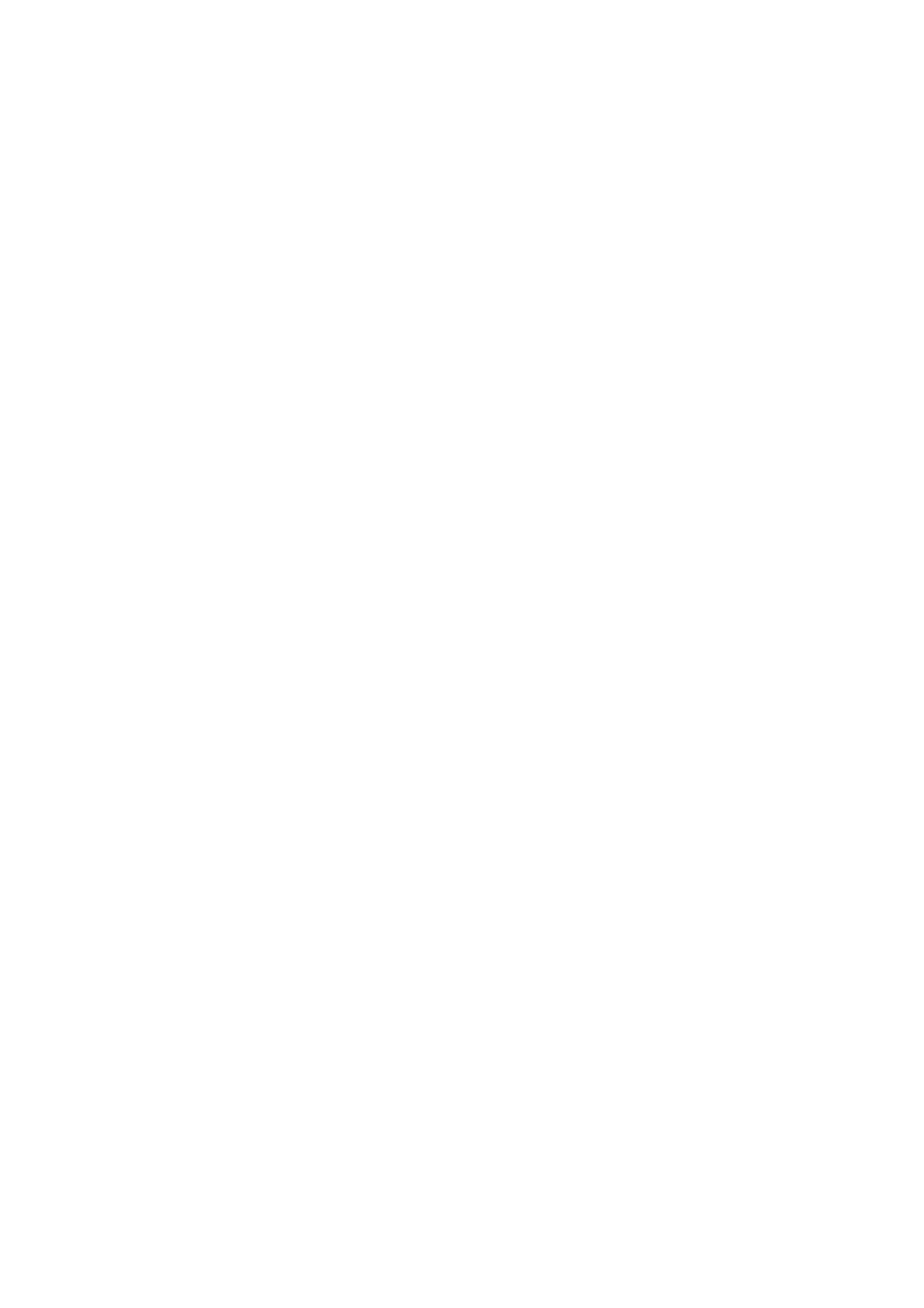# WZB Forschungsschwerpunkt IV "Zivilgesellschaft, Konflikte und Demokratie"

# **Auswahl der Arbeitspapiere (Stand: Juni 2005)**

Der Forschungsschwerpunkt IV "Zivilgesellschaft, Konflikte und Demokratie" wurde im Jahre 2003 gegründet. Discussion Papers, die ab 2003 erscheinen, haben die neue Seriennummer der Veröffentlichungsreihe: "SP IV" gefolgt von der kompletten Jahreszahl und der Abteilungsreihenzahl. Discussion Papers, die bis Ende 2002 veröffentlicht wurden, haben noch die alte Seriennummer der ehemaligen Forschungsschwerpunkte bzw. Abteilungen: "FS" gefolgt von den bisherigen Schwerpunktzahlen (römisch), gekürzter Jahreszahl und der alten Abteilungsreihenzahl oder "P" gefolgt von der gekürzten Jahreszahl und der alten Abteilungsreihenzahl.

#### Abteilung "Zivilgesellschaft und transnationale Netzwerke" (ZTN)

#### **2002**

| FS II 02-301   | Interaktionsmuster in einem Diskursverfahren zur Indikatorenentwicklung im<br>Umweltbereich. 46 S.<br>Hans-Joachim Fietkau und Matthias Trénel                                                                                                                                    |
|----------------|-----------------------------------------------------------------------------------------------------------------------------------------------------------------------------------------------------------------------------------------------------------------------------------|
| FS II 02-302   | Politikkonvergenz und -diffusion durch Regierungs und Nichtregierungs-<br>organisationen. Ein internationaler Vergleich von Umweltzeichen. 67 S.<br>Kristine Kern und Ingrid Kissling-Näf unter Mitarbeit von Stephanie Koenen,<br>Ute Landmann, Corine Mauch und Tina Löffelsend |
| FS II 02-303   | Gemeinwohl und Nachhaltigkeit – ein prekäres Verhältnis. 37 S.<br>Helmut Weidner                                                                                                                                                                                                  |
|                | 2003                                                                                                                                                                                                                                                                              |
| SP IV 2003-101 | Discourse Quality and Political Decisions: An Empirical Analysis of Debates in<br>the German Conference Committee. 31 S.<br>Markus Spörndli                                                                                                                                       |
| SP IV 2003-102 | Protection of Traditional Knowledge—Deliberations from a Transnational<br>Stakeholder Dialogue Between Pharmaceutical Companies and Civil Society<br>Organizations. 48 S.<br>Achim Seiler, Wolfgang van den Daele und Rainer Döbert                                               |
| SP IV 2003-103 | Die Umweltpolitik der rot-grünen Koalition. Strategien zwischen nationaler<br>Pfadabhängigkeit und globaler Politikkonvergenz. 37 S.<br>Kristine Kern, Stephanie Koenen und Tina Löffelsend                                                                                       |
| SP IV 2003-104 | Nationale und transnationale Städtenetzwerke in der Alpenregion. 49 S.<br>Jeanette Behringer                                                                                                                                                                                      |
| SP IV 2003-105 | Überlebenschancen neu gegründeter Firmen – Ein evolutionstheoretischer<br>Zugang. 33 S.<br><b>Eberhard Bruckner</b>                                                                                                                                                               |
| SP IV 2003-106 | Nationale und transnationale Vernetzung polnischer Städte und Regionen. Auf<br>dem Weg zu einer nachhaltigen Stadt und Regionalentwicklung. 89 S.<br>Pamela Dorsch                                                                                                                |
| SP IV 2003-107 | Access to Human Genetic Resources—Materials from a Transnational<br>Stakeholder Dialogue. 98 S.<br>Wolfgang van den Daele, Rainer Döbert und Achim Seiler                                                                                                                         |
|                |                                                                                                                                                                                                                                                                                   |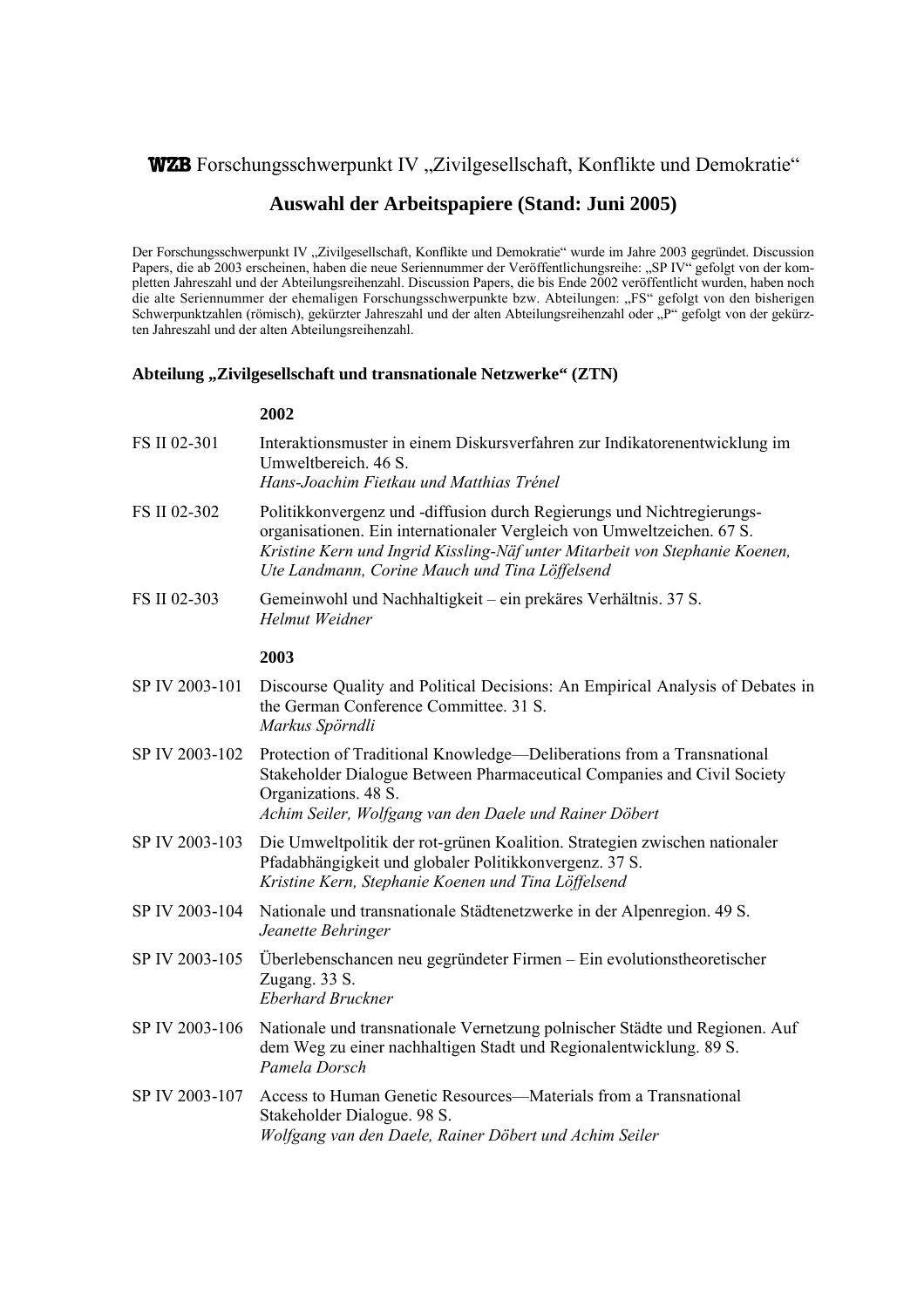| SP IV 2003-108 | Access to Essential Medicines: Rationality and Consensus in the Conflict Over<br>Intellectual Property Rights. 96 S.<br>Rainer Döbert, Wolfgang van den Daele und Achim Seiler |
|----------------|--------------------------------------------------------------------------------------------------------------------------------------------------------------------------------|
| SP IV 2003-109 | Sprottenborn: Ein online mediiertes Rollenspiel. 106 S.<br>Arbeitsgemeinschaft Online-Mediation (Hg.)                                                                          |
|                | 2004                                                                                                                                                                           |
| SP IV 2004-101 | Die deutschen Kommunen im Mehrebenensystem der Europäischen Union-<br>Betroffene Objekte oder aktive Subjekte? 73 S.<br>Sandra Rechlin                                         |
| SP IV 2004-102 | Global Governance Through Transnational Network Organizations—The Scope<br>and Limitations of Civil Society Self-Organization. 25 S.<br>Kristine Kern                          |
| SP IV 2004-103 | Local Climate Change Policy in the United Kingdom and Germany. 50 S.<br>Harriet Bulkeley und Kristine Kern                                                                     |
| SP IV 2004-104 | Local Agenda 21 in Germany: An Inter- and Intranational Comparison. 37 S.<br>Kristine Kern, Claudia Koll und Malte Schophaus                                                   |
| SP IV 2004-105 | Governance Beyond the Nation-State. Transnationalization and Europeanization<br>of the Baltic Sea Region. 35 S.<br>Kristine Kern und Tina Löffelsend                           |
|                | 2005                                                                                                                                                                           |
| SP IV 2005-101 | Kommunaler Klimaschutz in Deutschland - Handlungsoptionen, Entwicklung<br>und Perspektiven, 107 S.                                                                             |

# *Kristine Kern, Stefan Niederhafner, Sandra Rechlin und Jost Wagner*

# **Abteilung "Demokratie: Strukturen, Leistungsprofil und Herausforderungen" (DSL)**

|                      | 2002                                                                                                                                                                   |
|----------------------|------------------------------------------------------------------------------------------------------------------------------------------------------------------------|
| FS III 02-201        | Manifesto Coding Instructions (Second Revised Edition). 41 S.<br>Andrea Volkens                                                                                        |
| <b>FS III 02-202</b> | Contextual Effects on the Vote in Germany: A Multilevel Analysis. 27 S.<br>Jan Pickery                                                                                 |
| <b>FS III 02-203</b> | Handbuch zur Inhaltsanalyse programmatischer Dokumente von Parteien und<br>Regierungen in der Bundesrepublik Deutschland. 103 S.<br>Andrea Volkens                     |
| <b>FS III 02-204</b> | Das Demokratiedefizit der Europäischen Union und die politische Integration<br>Europas: Eine Analyse der Einstellungen der Bürger in Westeuropa. 27 S.<br>Dieter Fuchs |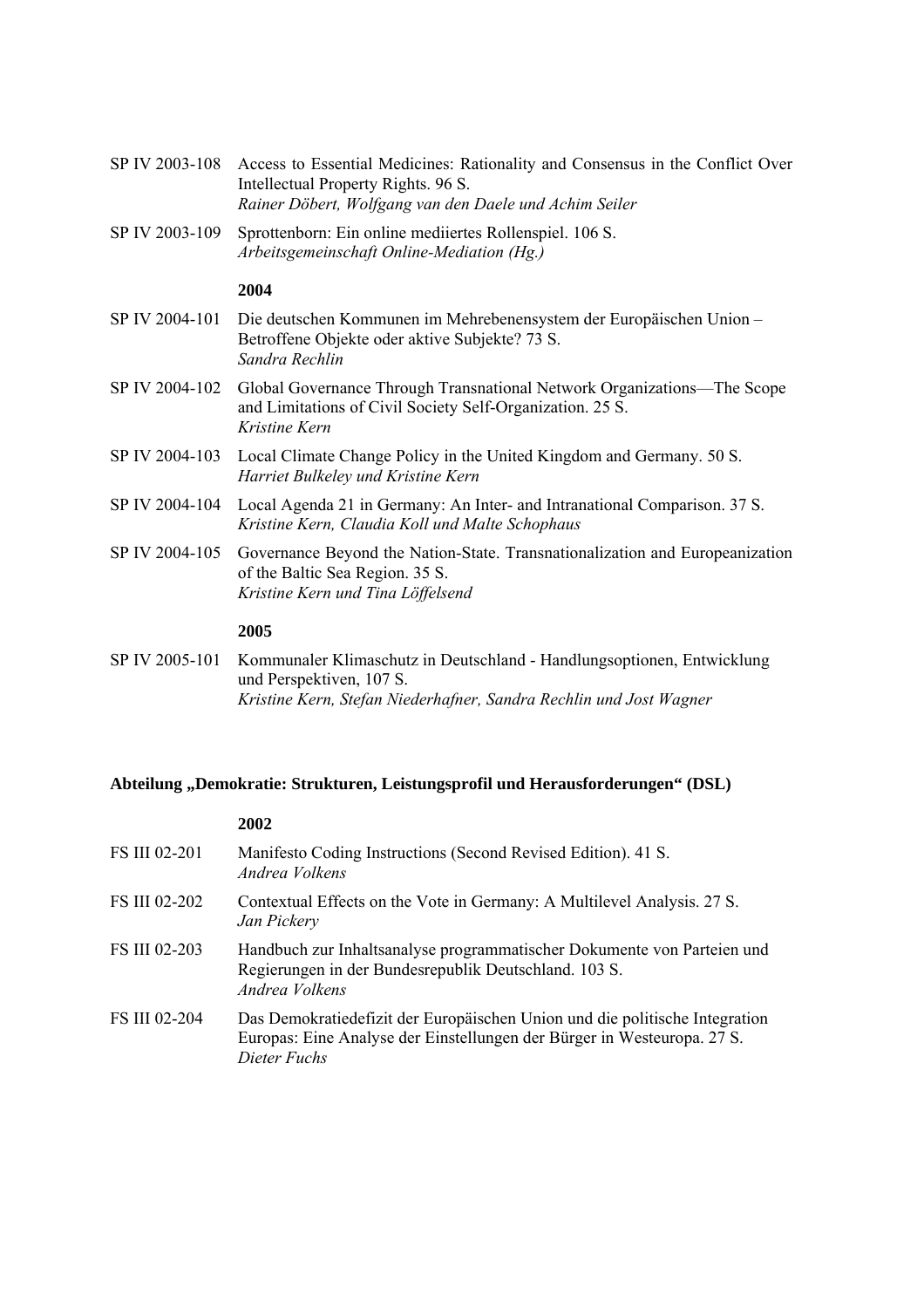#### **2003**

| SP IV 2003-201 Instrumente parlamentarischer Kontrolle der Exekutive in westlichen |
|------------------------------------------------------------------------------------|
| Demokratien. 48 S.                                                                 |
| Philipp Harfst und Kai-Uwe Schnapp                                                 |

SP IV 2003-202 National Identity and Support for European Integration. 40 S. *Gary Marks und Liesbet Hooghe* 

#### **2004**

SP IV 2004-201 Verpflichten Menschenrechte zur Demokratie? Über universelle Menschenrechte, politische Teilhabe und demokratische Herrschaftsordnungen. 25 S.  *Sonja Grimm* 

#### **2005**

- SP IV 2005-201 Political Representation and Ethnic Conflict in New Democracies. 26 S. *Sonia Alonso und Rubén Ruiz*
- SP IV 2005-202 Taking Europe to Its Extremes. Examining Cueing Effects of Right-Wing Populist Parties on Public Opinion Regarding European Integration. 25 S. *Catherine E. Netjes und Erica Edwards*

#### **Forschungsgruppe Zivilgesellschaft, Citizenship und Politische Mobilisierung in Europa**

#### **2002**

FS III 02-701 Wie die Löffelente bis nach Brüssel kam – oder: Wie sucht man nach europäischen Bewegungen? 37 S. *Annika Zorn* 

#### **2003**

- SP IV 2003-401 From Imagination to Visualization: Protest Rituals in the Basque Country. 37 S. *Jesus Casquete* SP IV 2003-402 Internet: A New Potential for European Political Communication? 25 S. *Ruud Koopmans und Ann Zimmermann*  SP IV 2003-403 Towards a European Public Sphere? Vertical and Horizontal Dimensions of Europeanised Political Communication. 28 S. *Ruud Koopmans und Jessica Erbe*  SP IV 2003-501 Science and Civil Society: Lessons from an Organization at the Borderland. 53 S.  *Gabriella Rosen*  SP IV 2003-502 Between Cunning States and Unaccountable International Institutions: Social
- Movements and Rights of Local Communities to Common Property Resources. 30 S.  *Shalini Randeria*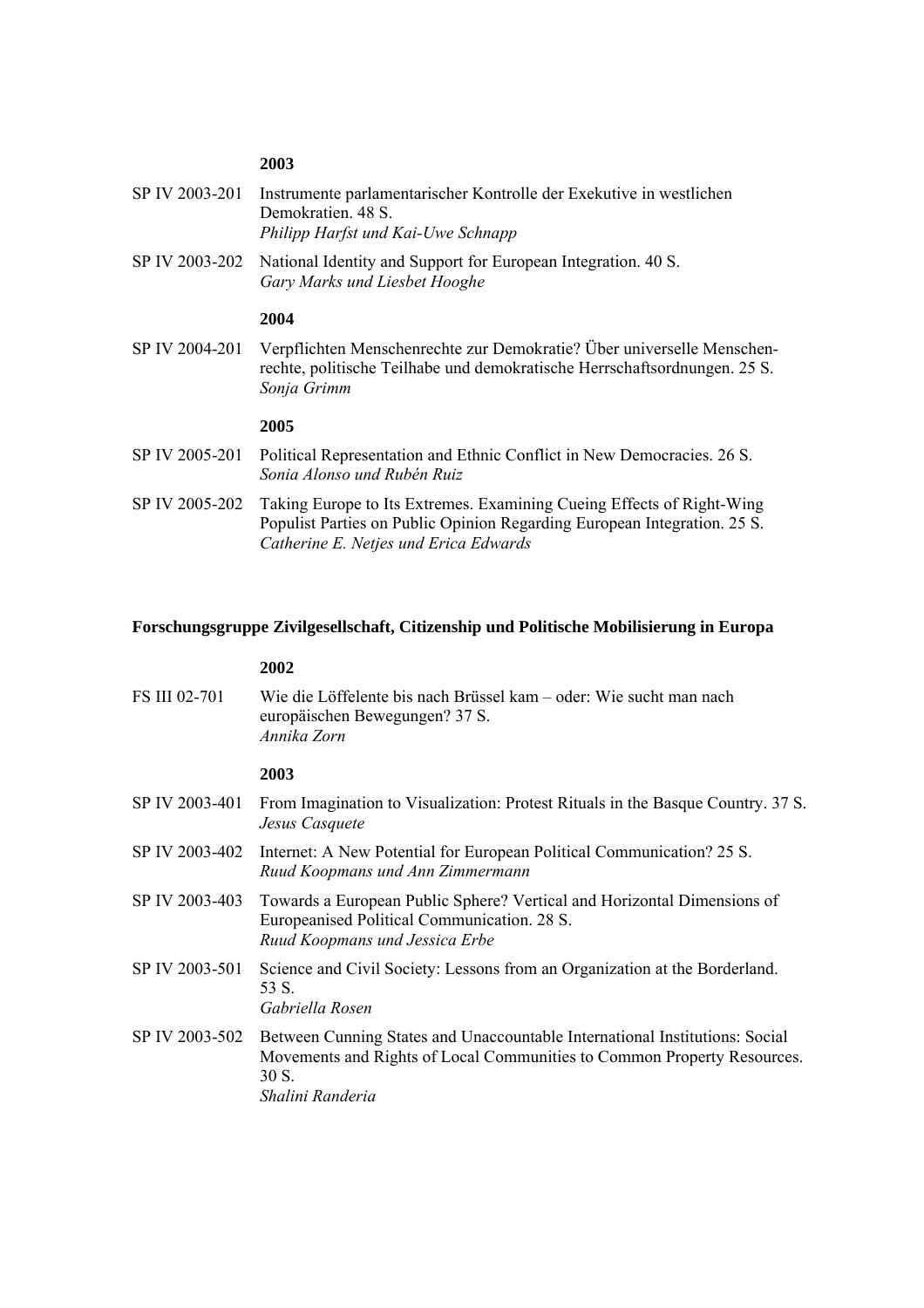| SP IV 2003-503 | Soziales Kapital "im Zeitalter materieller Interessen". Konzeptionelle Überlegungen<br>zum Vertrauen in der Zivil- und Marktgesellschaft des langen 19. Jahrhunderts<br>$(1780-1914)$ . 20 S.<br>Sven Reichardt                                                                                                                                   |
|----------------|---------------------------------------------------------------------------------------------------------------------------------------------------------------------------------------------------------------------------------------------------------------------------------------------------------------------------------------------------|
| SP IV 2003-504 | Diskutieren in der frühen Bundesrepublik. Zur Kulturgeschichte des "besseren<br>Arguments" zwischen Re-education und Studentenbewegung. 22 S.<br>Nina Verheyen                                                                                                                                                                                    |
| SP IV 2003-505 | Zivilgesellschaft – eine Erschließung des Themas von seinen Grenzen her. 31 S.<br>Dieter Gosewinkel                                                                                                                                                                                                                                               |
| SP IV 2003-506 | Zivilgesellschaft und Protest. Zur Geschichte der Umweltbewegung in der<br>Bundesrepublik Deutschland zwischen 1945 und 1980 am Beispiel Bayerns.<br>25 S.<br>Ute Hasenöhrl                                                                                                                                                                       |
|                | 2004                                                                                                                                                                                                                                                                                                                                              |
| SP IV 2004-401 | Über schwindende Gemeinsamkeiten: Ausländer- versus Migrantenforschung.<br>Die Notwendigkeit eines Perspektivenwechsels zur Erforschung ethnischer<br>Minderheiten in Deutschland am Beispiel des Projekts "Die Qualität der<br>multikulturellen Demokratie in Amsterdam und Berlin". 78 S.<br>Christian Galonska, Maria Berger und Ruud Koopmans |
| SP IV 2004-402 | Das "Kommentariat": Rolle und Status einer Öffentlichkeitselite. 33 S.<br>Barbara Pfetsch, Christiane Eilders, Friedhelm Neidhardt und Stephanie Grübl                                                                                                                                                                                            |
| SP IV 2004-403 | Konflikte um Definitionen und Konzepte in der genderorientierten und<br>Mainstream-Partizipationsforschung - Ein Literaturüberblick. 18 S.<br><b>Brigitte Geißel</b>                                                                                                                                                                              |
| SP IV 2004-501 | Ambivalenzen der Zivilgesellschaft: Gegenbegriffe, Gewalt und Macht. 86 S.<br>Dieter Gosewinkel und Sven Reichardt                                                                                                                                                                                                                                |
| SP IV 2004-502 | Zivilgesellschaft und nichtbürgerliche Trägerschichten: Das Beispiel der frühen<br>deutschen Arbeiterbewegung (ca. 1830-1880). 51 S.<br>Jürgen Schmidt                                                                                                                                                                                            |
| SP IV 2004-503 | Privacy, Justice and Equality. The History of Privacy Legislation and its<br>Significance for Civil Society. 20 S.<br>Martin Lengwiler                                                                                                                                                                                                            |

### Arbeitsstelle "Interkulturelle Konflikte und gesellschaftliche Integration" (AKI)

 **2004** 

SP IV 2004-601 Neuere Forschungen über Intergruppenkonflikte: Konsequenzen für den Umgang mit Migration und Integration, 19 S.  *Miles Hewstone* 

> Bitte die nächste Seite beachten! See the following page, please!